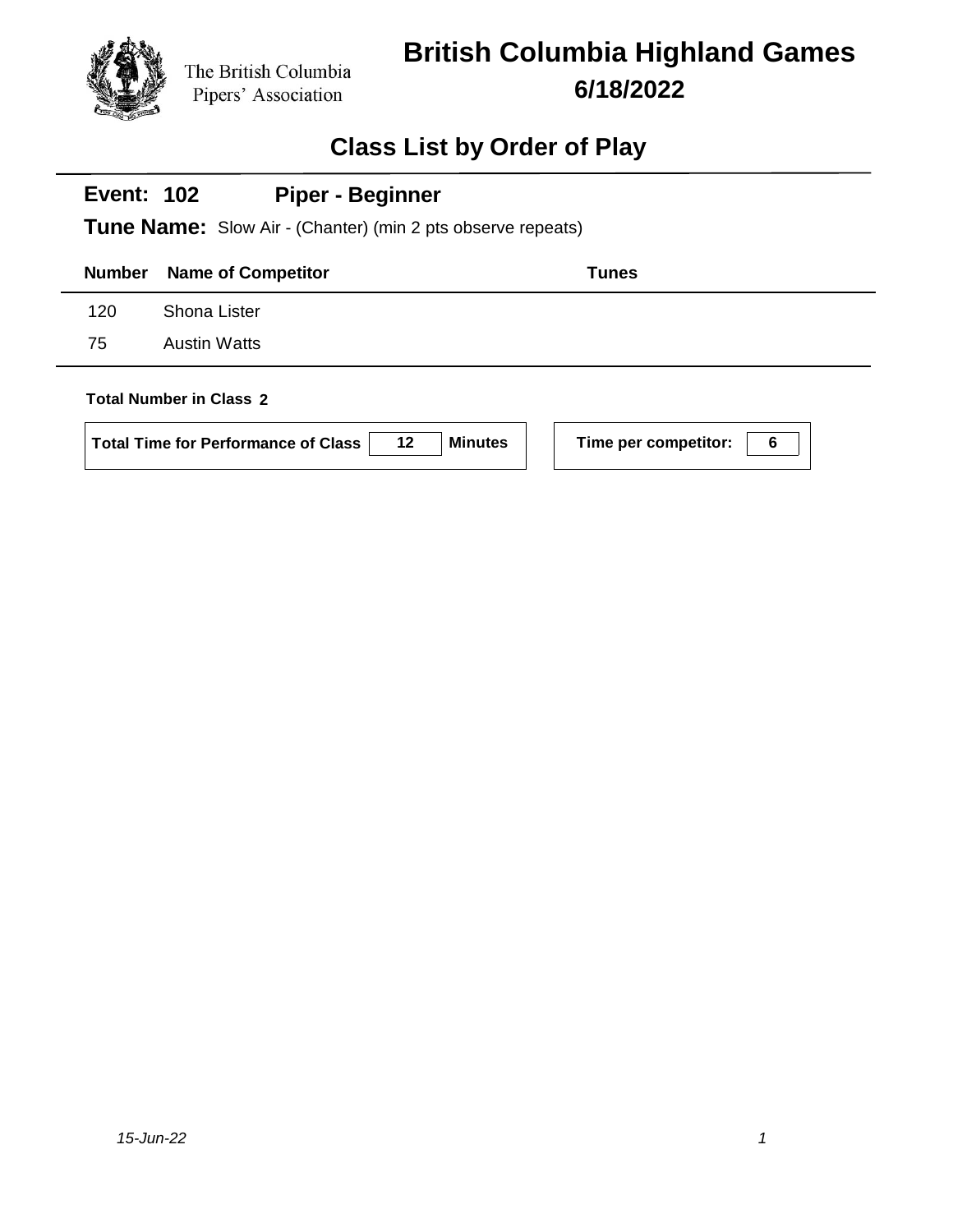

# **British Columbia Highland Games 6/18/2022**

## **Class List by Order of Play**

#### **Event: 103 Piper - Beginner**

**Tune Name:** 2/4 March - (Chanter) (4 pts of March.2-parted tunes permitted)

|     | <b>Number</b> Name of Competitor | <b>Tunes</b> |
|-----|----------------------------------|--------------|
| 120 | Shona Lister                     |              |
| 75  | Austin Watts                     |              |
|     |                                  |              |

#### **Total Number in Class 2**

| Total Time for Performance of Class | 12 | <b>Minutes</b> |
|-------------------------------------|----|----------------|
|                                     |    |                |

**Time per competitor: 6**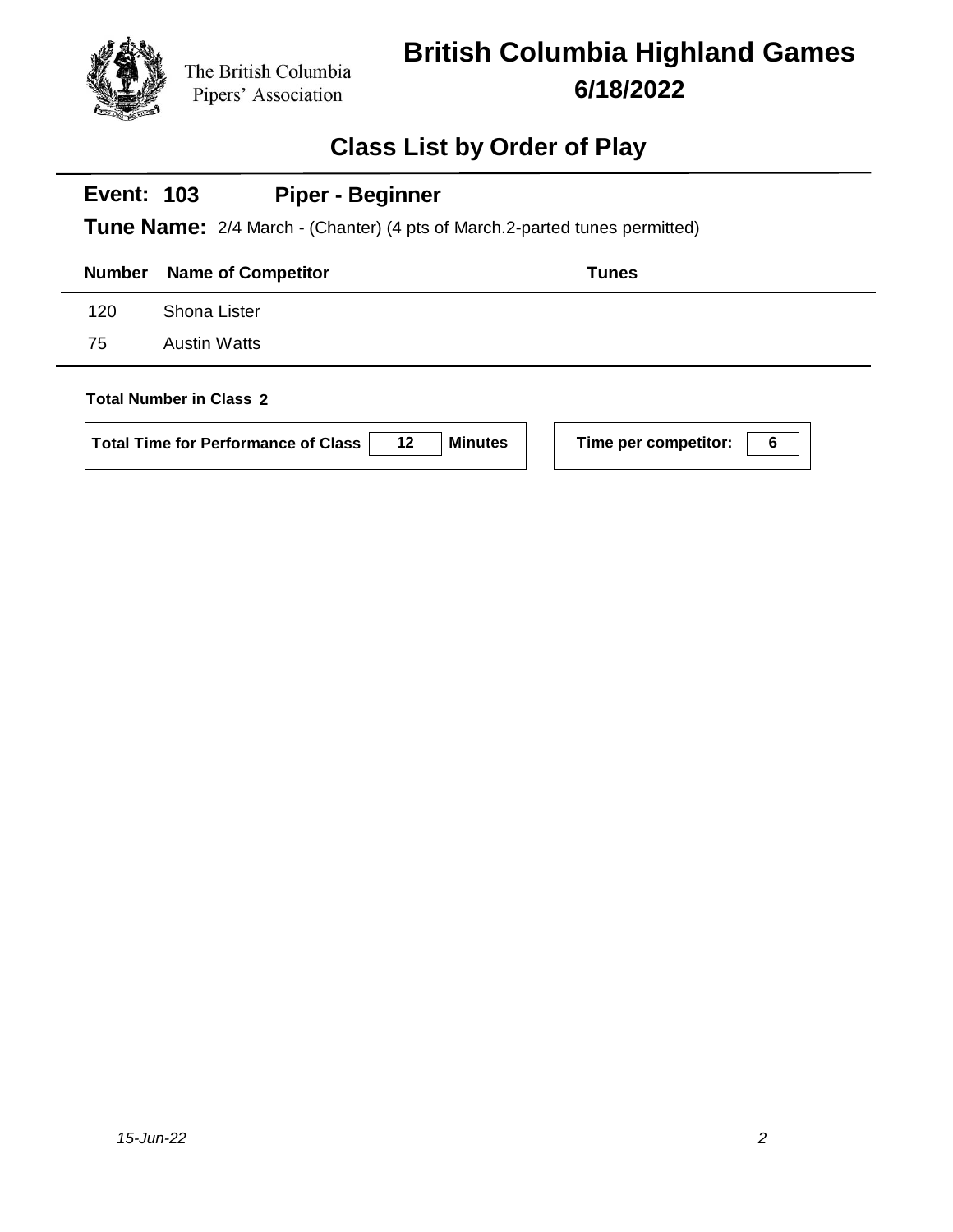# **British Columbia Highland Games 6/18/2022**

## **Class List by Order of Play**

## **Number Name of Competitor Tunes Event: 111A Tune Name:** 2/4 March - (min 4 pts) **Piper - Grade 5** 108 Jacob Robertson 90 Ann Snow 88 Mairi Lister 81 Elijah Levangie 78 Zachary Robertson 71 Alexander Affleck 17 Lucas Moski 2 Keira Maloney

#### **Total Number in Class 8**

**Total Time for Performance of Class 40 Minutes Time per competitor: 5**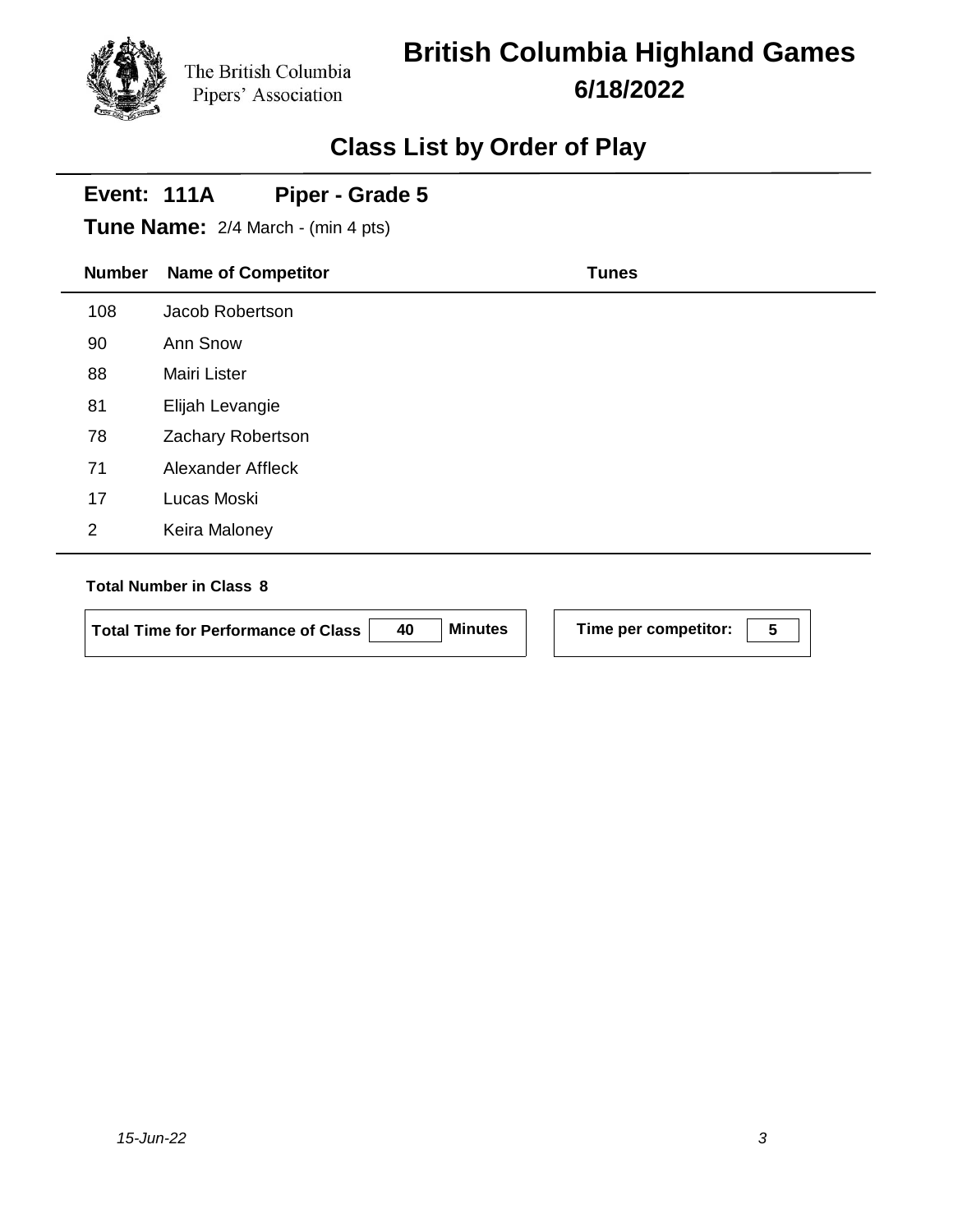# **British Columbia Highland Games 6/18/2022**

### **Class List by Order of Play**

#### **Event: 112A Piper - Grade 5**

**Tune Name:** Slow Air - (min 2 pts observe repeats)

| <b>Number</b>  | <b>Name of Competitor</b> | <b>Tunes</b> |
|----------------|---------------------------|--------------|
| 108            | Jacob Robertson           |              |
| 90             | Ann Snow                  |              |
| 88             | <b>Mairi Lister</b>       |              |
| 81             | Elijah Levangie           |              |
| 78             | Zachary Robertson         |              |
| 71             | Alexander Affleck         |              |
| 17             | Lucas Moski               |              |
| $\overline{2}$ | Keira Maloney             |              |

#### **Total Number in Class 8**

**Total Time for Performance of Class 48 Minutes Time per competitor: 6**

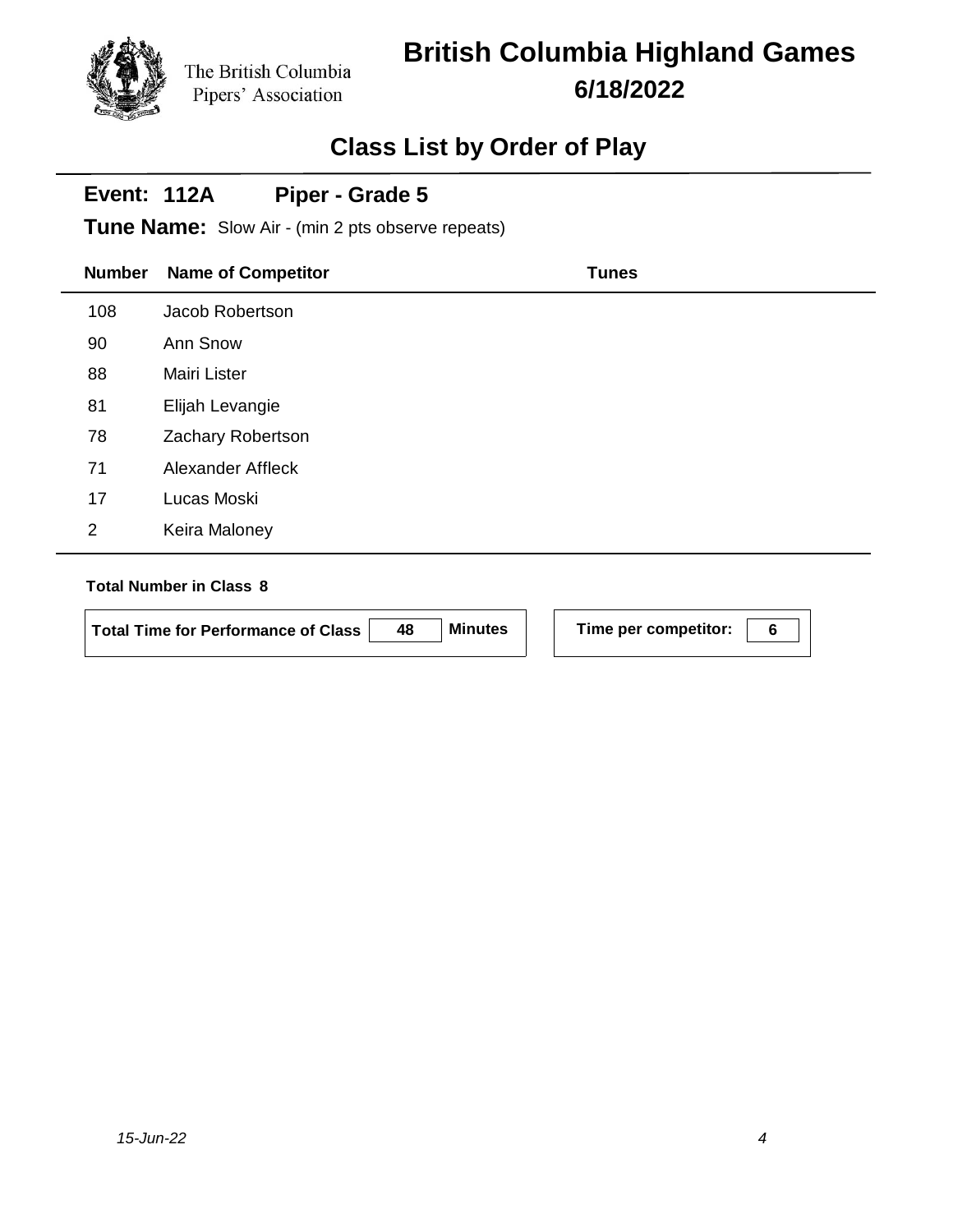# **British Columbia Highland Games 6/18/2022**

### **Class List by Order of Play**

#### **Event: 121A Piper - Grade 4**

**Tune Name:** 2/4 March - (min 4 pts)

| <b>Number</b> | <b>Name of Competitor</b> | <b>Tunes</b> |
|---------------|---------------------------|--------------|
| 121           | <b>Connor Lambie</b>      |              |
| 72            | Alex Evans                |              |
| 32            | Duncan MacLeod            |              |
| 28            | <b>Kevin Maloney</b>      |              |
| 26            | Tim Riddle                |              |
| 25            | <b>Grace Barnes</b>       |              |
| 1             | Liam Courchaine           |              |
|               |                           |              |

#### **Total Number in Class 7**

 $\overline{\phantom{a}}$ 

| Total Time for Performance of Class | 35 | <b>Minutes</b> |  |
|-------------------------------------|----|----------------|--|
|                                     |    |                |  |

**Time per competitor: 5**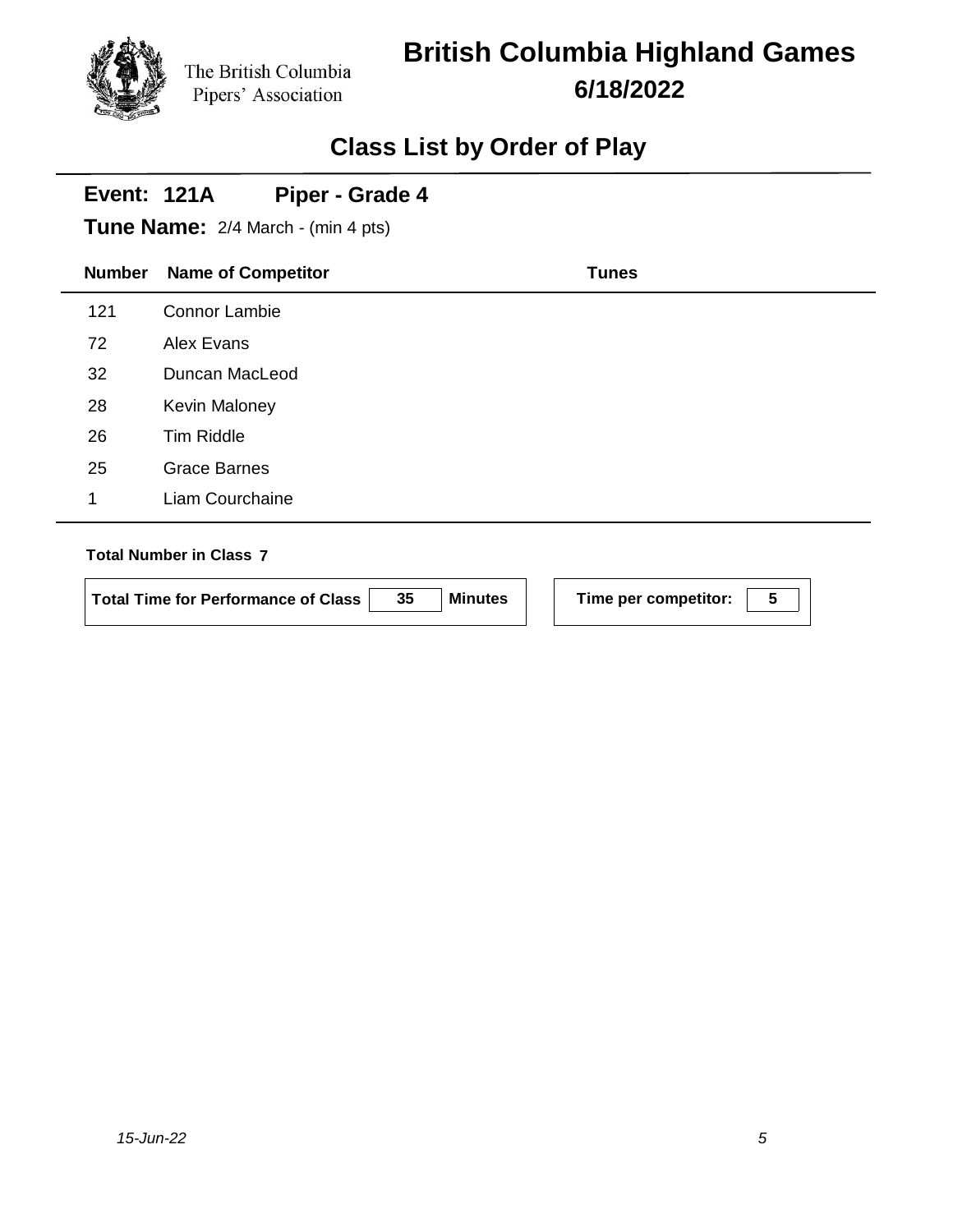# **British Columbia Highland Games 6/18/2022**

### **Class List by Order of Play**

#### **Event: 123A Piper - Grade 4**

**Tune Name:** Strathspey & Reel - (2 pts ea twice or 4 pts ea tune)

| <b>Number</b> | <b>Name of Competitor</b> | <b>Tunes</b> |
|---------------|---------------------------|--------------|
| 121           | Connor Lambie             |              |
| 72            | Alex Evans                |              |
| 32            | Duncan MacLeod            |              |
| 28            | <b>Kevin Maloney</b>      |              |
| 26            | Tim Riddle                |              |
| 25            | <b>Grace Barnes</b>       |              |
| 1             | Liam Courchaine           |              |
|               |                           |              |

#### **Total Number in Class 7**

| <b>Total Time for Performance of Class</b> | 42 | <b>Minutes</b> |  |
|--------------------------------------------|----|----------------|--|
|                                            |    |                |  |

**Time per competitor:** 6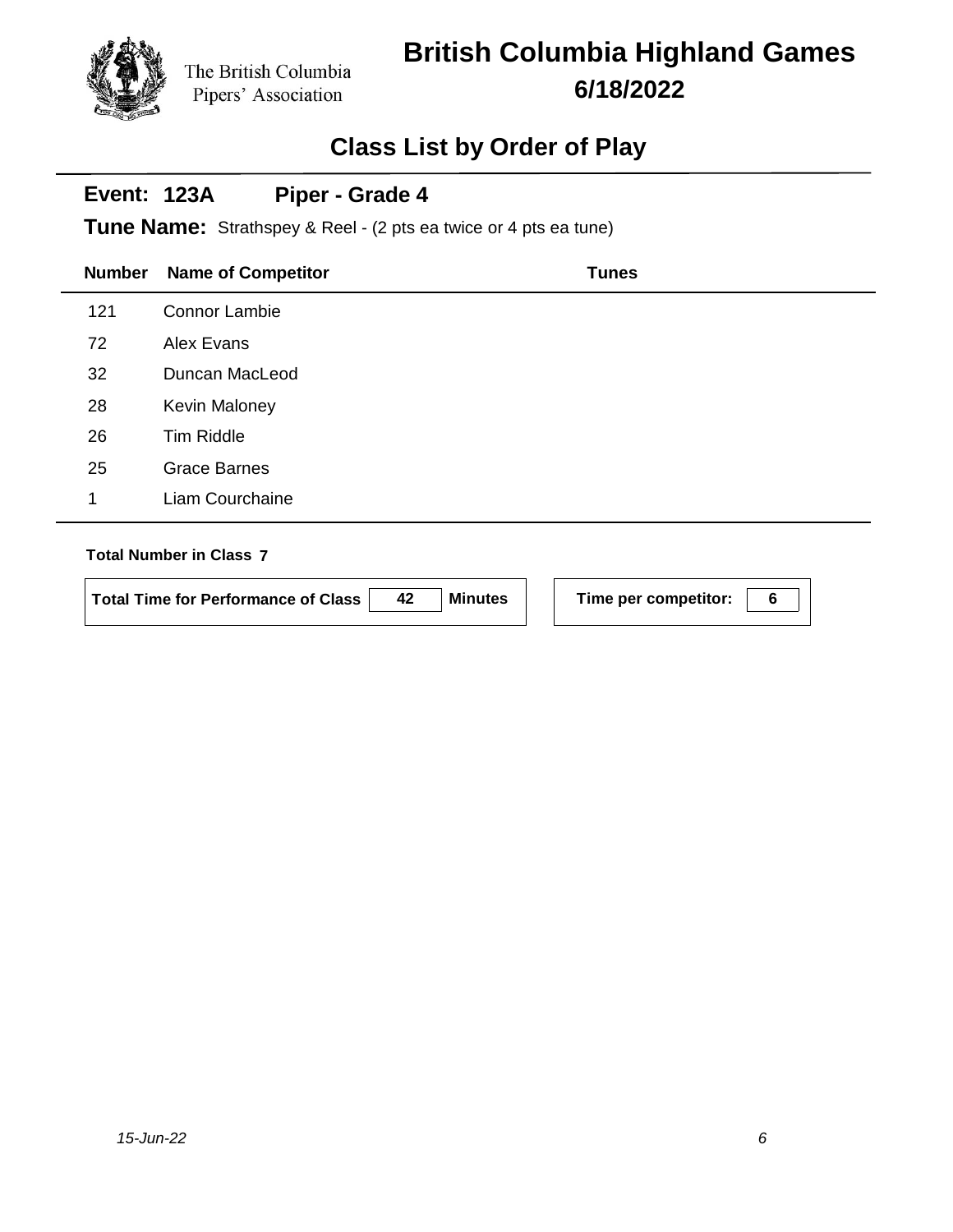## **British Columbia Highland Games 6/18/2022**

### **Class List by Order of Play**

## **Number Name of Competitor Tunes Event: 131A Tune Name:** 2/4 March - (min 4 pts) **Piper - Grade 3** 100 Val Gray 97 Emma McTaggart 85 Michael Jones 38 Maxwell Rowley 36 Liam Boyle 34 Ian MacPhail 22 Marcus Range 12 Jack Martin 8 Brittany Crooks 3 Laurie Gardner **Total Number in Class 10**

|                                     | <b>Minutes</b> |                      |  |
|-------------------------------------|----------------|----------------------|--|
| Total Time for Performance of Class |                | Time per competitor: |  |
|                                     |                |                      |  |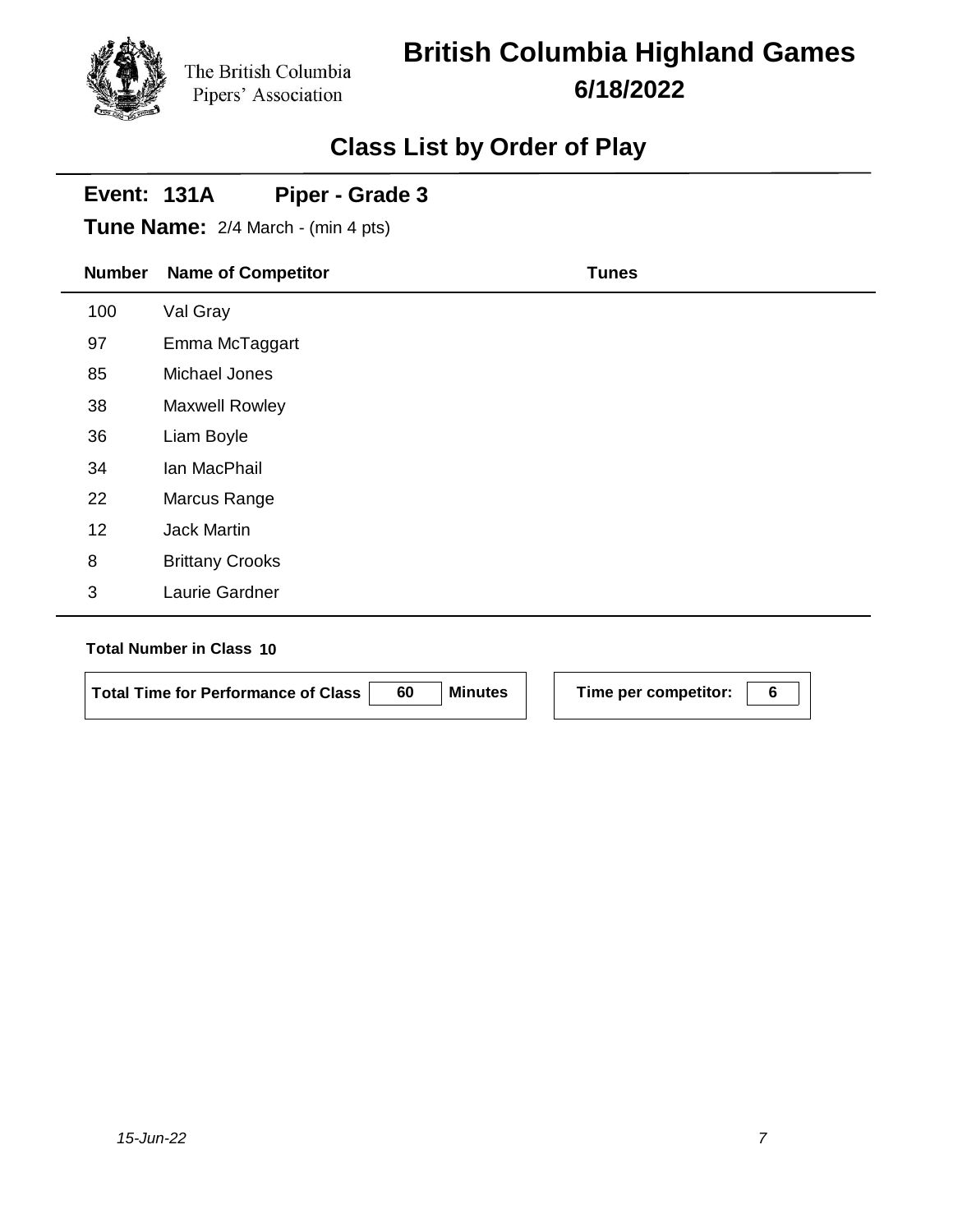# **British Columbia Highland Games 6/18/2022**

### **Class List by Order of Play**

#### **Event: 132A Piper - Grade 3**

**Tune Name:** Strathspey & Reel - (min 4 pts ea tune)

| <b>Number</b> | <b>Name of Competitor</b> | <b>Tunes</b> |
|---------------|---------------------------|--------------|
| 97            | Emma McTaggart            |              |
| 85            | Michael Jones             |              |
| 38            | <b>Maxwell Rowley</b>     |              |
| 36            | Liam Boyle                |              |
| 34            | lan MacPhail              |              |
| 22            | Marcus Range              |              |
| 12            | <b>Jack Martin</b>        |              |
| 8             | <b>Brittany Crooks</b>    |              |
| 3             | Laurie Gardner            |              |

#### **Total Number in Class 9**

| Total Time for Performance of Class | 54 | <b>Minutes</b> |  |
|-------------------------------------|----|----------------|--|
|                                     |    |                |  |

**Time per competitor: 6**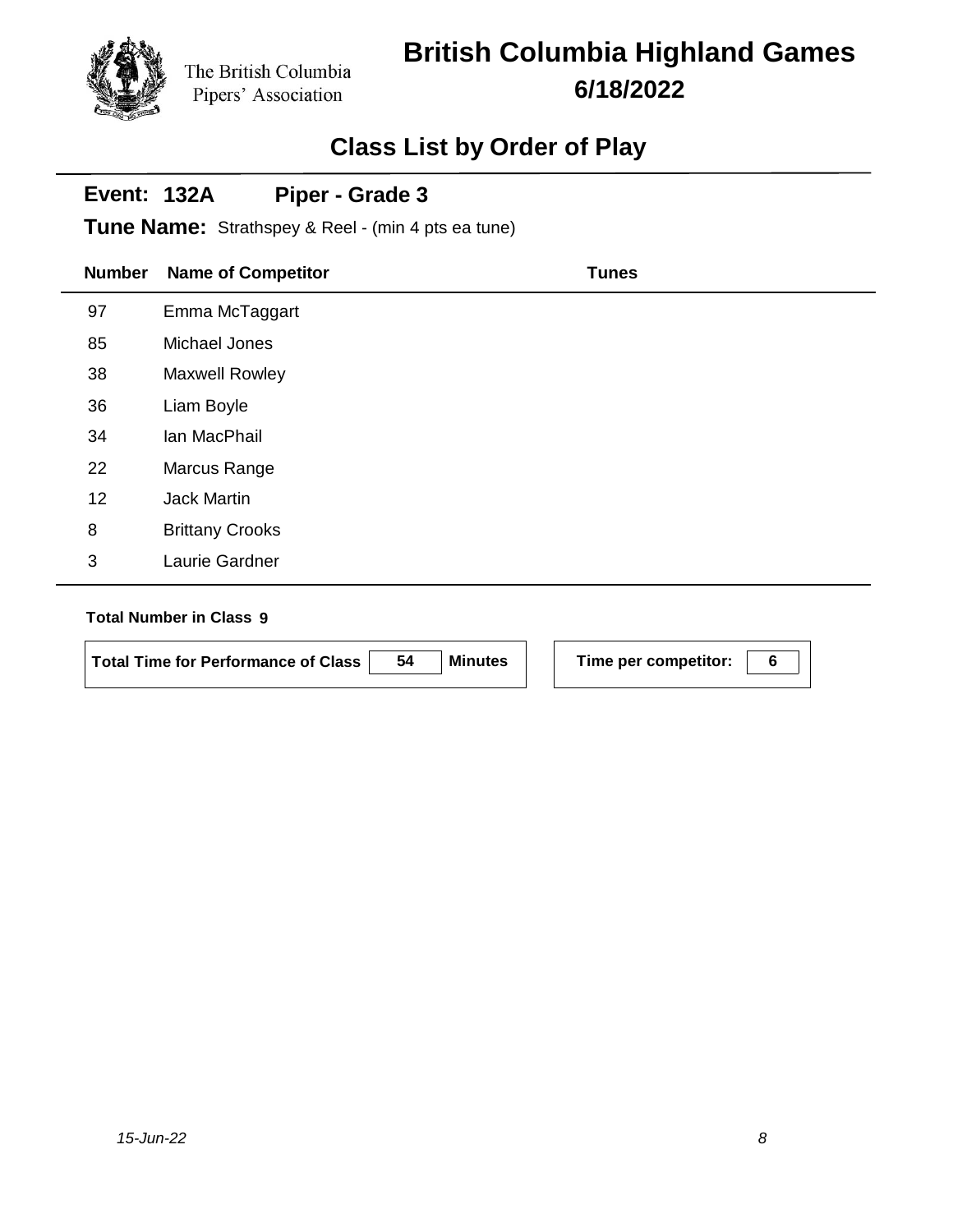# **British Columbia Highland Games 6/18/2022**

### **Class List by Order of Play**

#### **Event: 133A Piper - Grade 3**

**Tune Name:** Piobaireachd - (submit 1 tune)

| <b>Number</b>  | <b>Name of Competitor</b> | <b>Tunes</b> |
|----------------|---------------------------|--------------|
| 100            | Val Gray                  |              |
| 97             | Emma McTaggart            |              |
| 85             | Michael Jones             |              |
| 38             | Maxwell Rowley            |              |
| 34             | lan MacPhail              |              |
| 26             | Tim Riddle                |              |
| 22             | Marcus Range              |              |
| 12             | <b>Jack Martin</b>        |              |
| 8              | <b>Brittany Crooks</b>    |              |
| $\mathfrak{B}$ | Laurie Gardner            |              |
|                |                           |              |

#### **Total Number in Class 10**

l,

| Total Time for Performance of Class | 140 | <b>Minutes</b> | Time per competitor: |  |
|-------------------------------------|-----|----------------|----------------------|--|
|                                     |     |                |                      |  |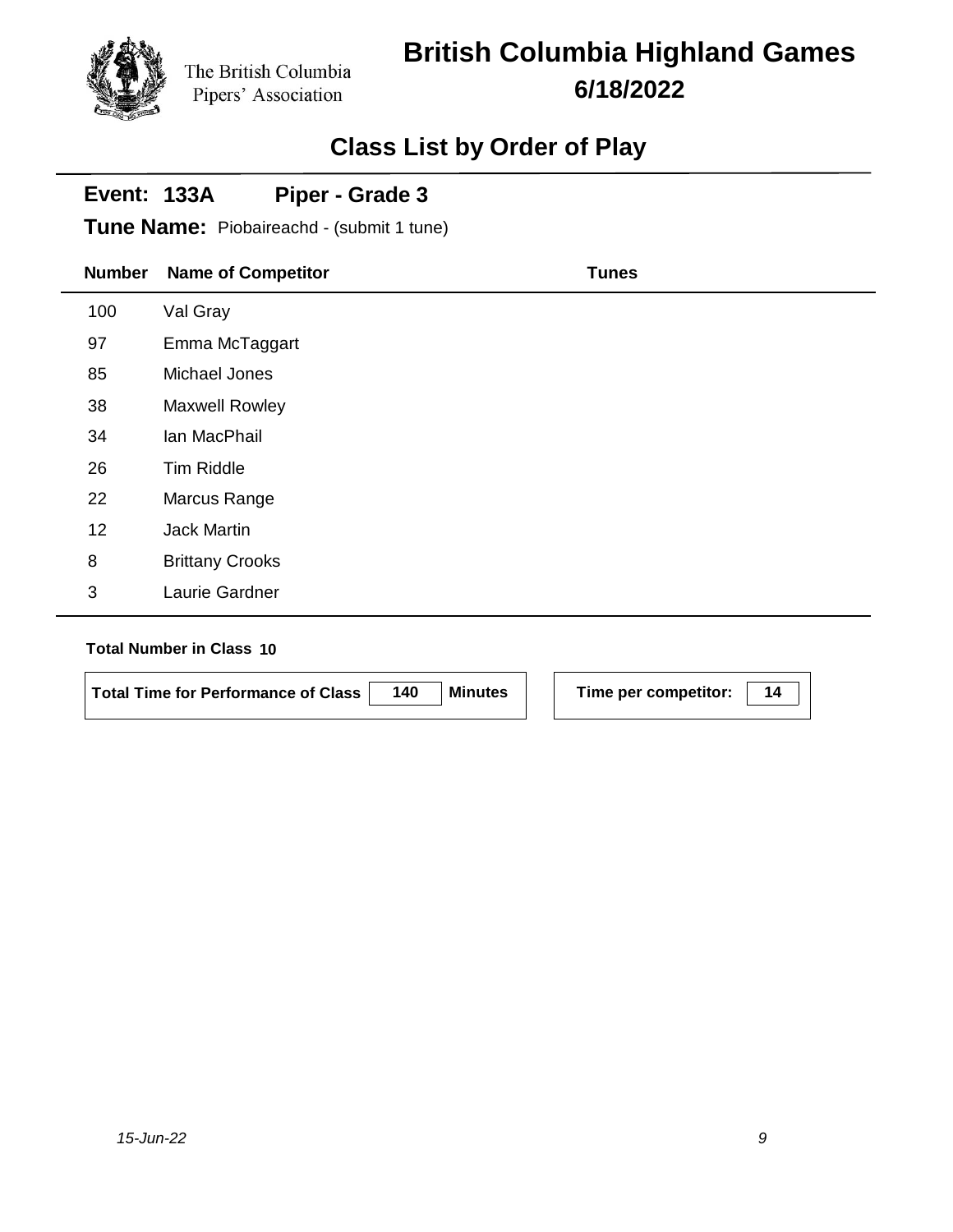# **British Columbia Highland Games 6/18/2022**

### **Class List by Order of Play**

#### **Event: 141 Piper - Grade 2**

**Tune Name:** March, Strathspey & Reel - (submit 2M 1S 1R, min 4 pts ea)

| <b>Number</b> | <b>Name of Competitor</b> | <b>Tunes</b> |
|---------------|---------------------------|--------------|
| 93            | Paul Mackay               |              |
| 80            | Alexandra Lye             |              |
| 73            | Colin Richdale            |              |
| 37            | <b>Ronan Terry</b>        |              |
| 24            | George Panagiotou         |              |
| 19            | Ailsa Wilson              |              |
| 7             | Daniel Uren               |              |
| 5             | Hannah Focken             |              |

#### **Total Number in Class 8**

**Total Time for Performance of Class 72 Minutes Time per competitor: 9**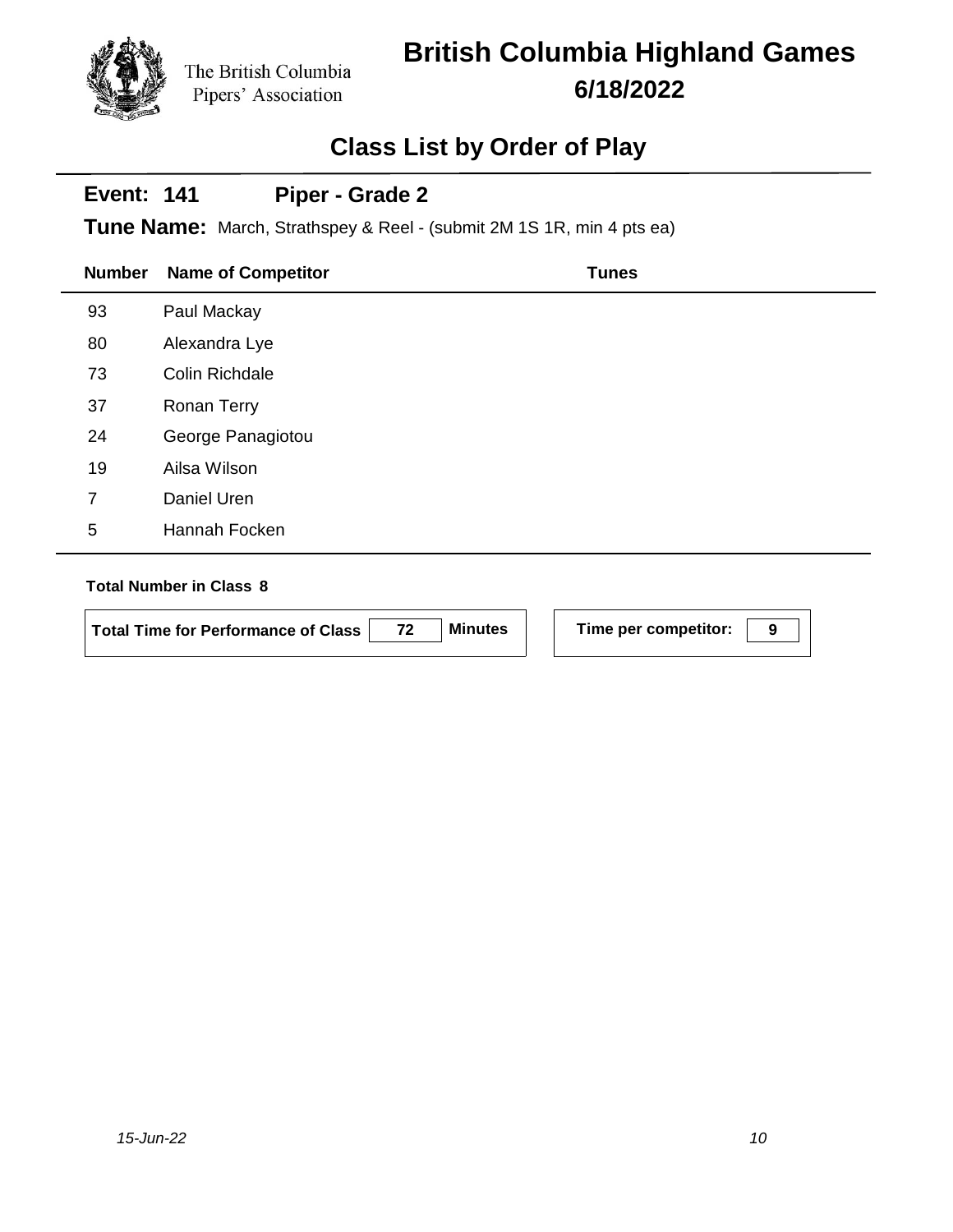# **British Columbia Highland Games 6/18/2022**

## **Class List by Order of Play**

#### **Event: 142 Piper - Grade 2**

**Tune Name:** Piobaireachd - (submit 2 tunes)

| <b>Number</b> | <b>Name of Competitor</b> | <b>Tunes</b> |
|---------------|---------------------------|--------------|
| 80            | Alexandra Lye             |              |
| 73            | Colin Richdale            |              |
| 37            | Ronan Terry               |              |
| 24            | George Panagiotou         |              |
| 19            | Ailsa Wilson              |              |
| 7             | Daniel Uren               |              |
| 5             | Hannah Focken             |              |
|               |                           |              |

#### **Total Number in Class 7**

| Total Time for Performance of Class   112   Minutes |  |
|-----------------------------------------------------|--|
|                                                     |  |

**Time per competitor:** 16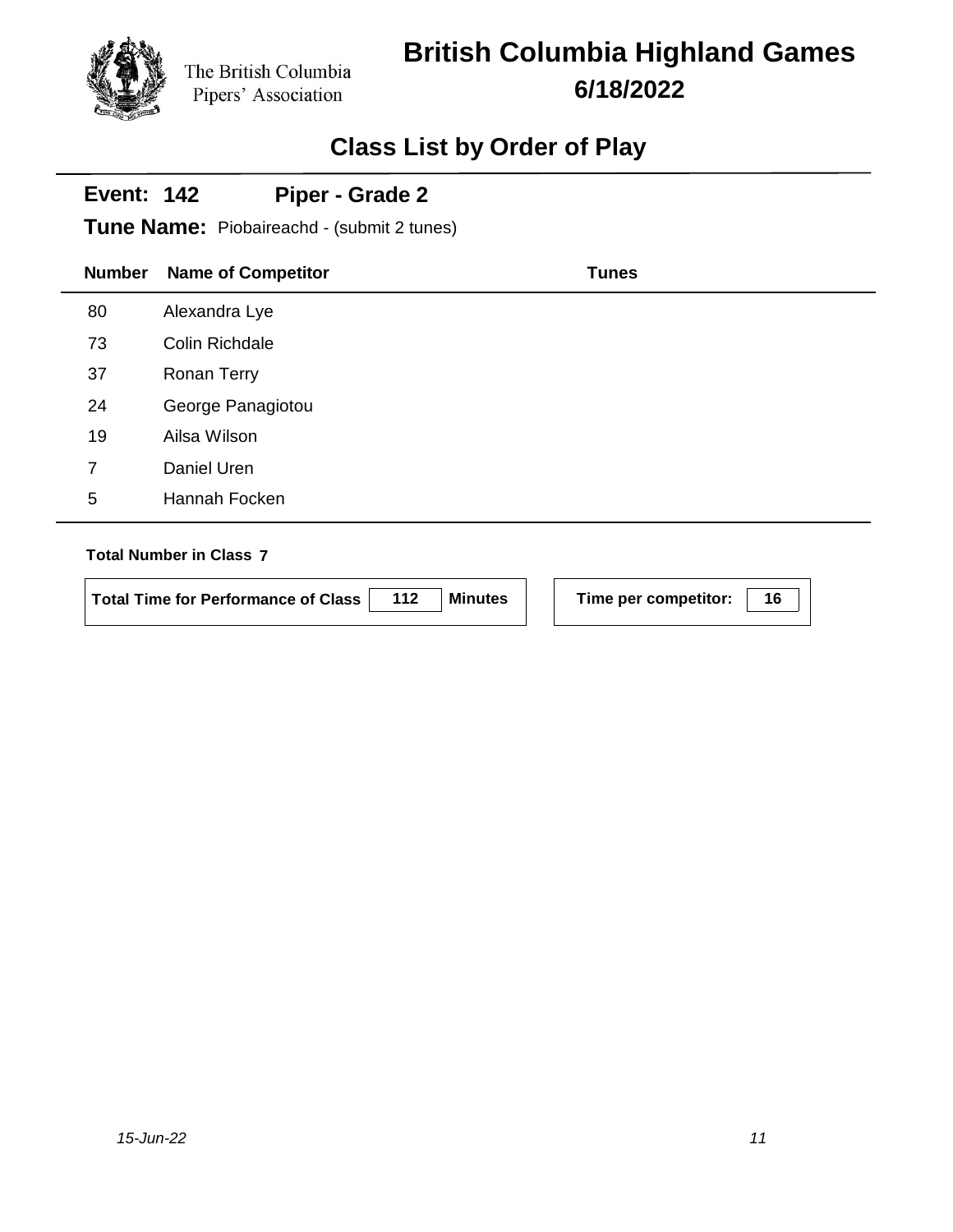# **British Columbia Highland Games 6/18/2022**

### **Class List by Order of Play**

#### **Event: 144 Piper - Grade 2**

**Tune Name:** Jig - (submit 2, min 4 pts ea tune)

| <b>Number</b> | <b>Name of Competitor</b> | <b>Tunes</b> |
|---------------|---------------------------|--------------|
| 80            | Alexandra Lye             |              |
| 73            | <b>Colin Richdale</b>     |              |
| 37            | <b>Ronan Terry</b>        |              |
| 24            | George Panagiotou         |              |
| 19            | Ailsa Wilson              |              |
| 7             | Daniel Uren               |              |
| 5             | Hannah Focken             |              |
|               |                           |              |

#### **Total Number in Class 7**

 $\overline{a}$ 

**Total Time for Performance of Class 42 Minutes Time per competitor: 6**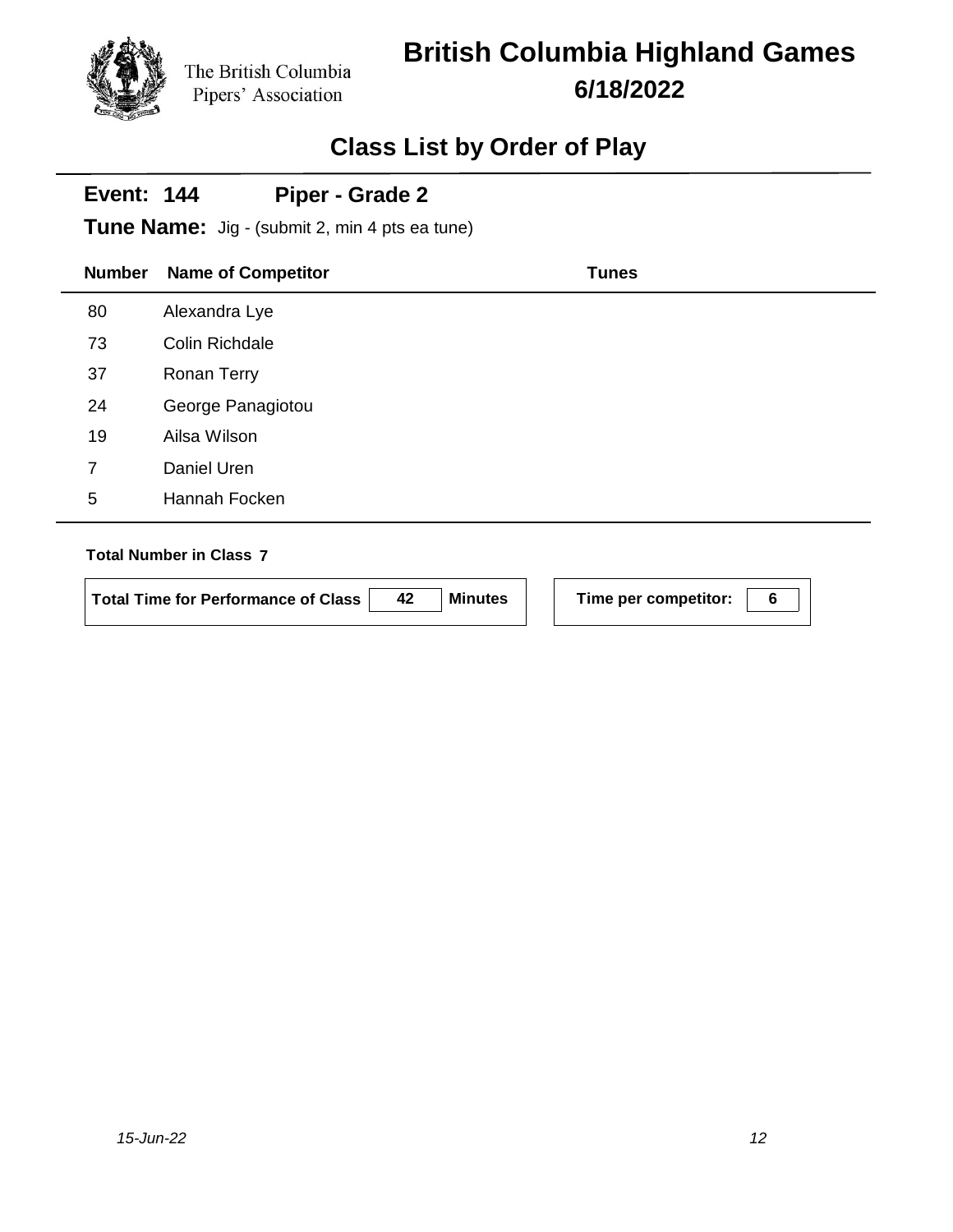# **British Columbia Highland Games 6/18/2022**

### **Class List by Order of Play**

#### **Event: 151 Piper - Grade 1**

**Tune Name:** March, Strathspey & Reel - (submit 2 of ea tune,min 4 pts ea)

| <b>Number</b> | <b>Name of Competitor</b> | <b>Tunes</b> |
|---------------|---------------------------|--------------|
| 89            | Aaron Malcomb             |              |
| 86            | Ewan Jones                |              |
| 84            | Malachi Wonder            |              |
| 79            | Sandy Adams               |              |
| 39            | Zachary Rattai            |              |
| 30            | Jeff Rowell               |              |
| 20            | <b>Cameron Bonar</b>      |              |
| 15            | Callum Bevan              |              |
| 14            | Aiden Fowler              |              |
| 9             | <b>Liam Forrest</b>       |              |
| $\,6$         | <b>Colin Forrest</b>      |              |

| Total Time for Performance of Class | 121 | <b>Minutes</b> | Time per competitor: |  |
|-------------------------------------|-----|----------------|----------------------|--|
|                                     |     |                |                      |  |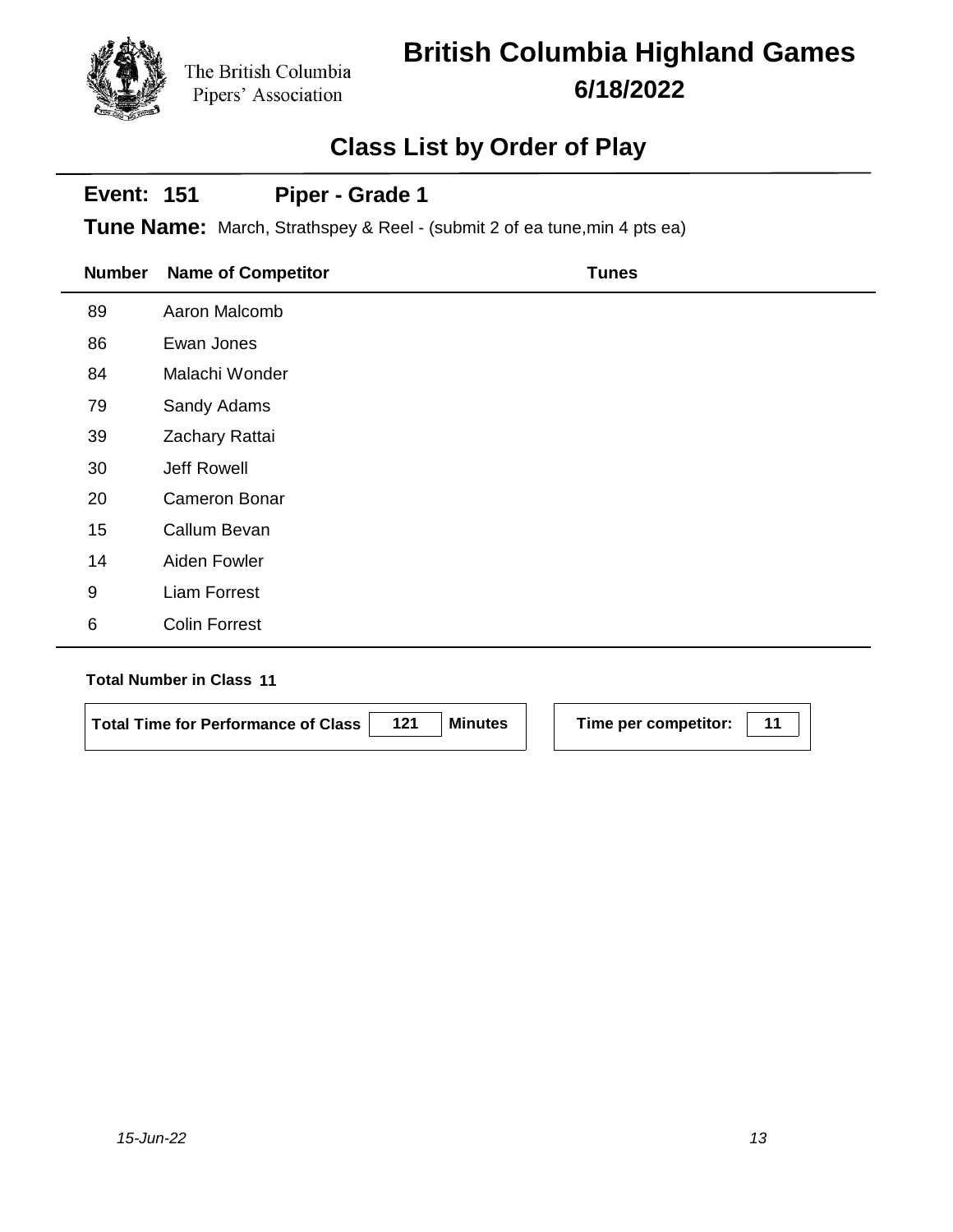# **British Columbia Highland Games 6/18/2022**

## **Class List by Order of Play**

#### **Event: 152 Piper - Grade 1**

**Tune Name:** Piobaireachd - (submit 3 tunes)

| <b>Number</b>    | <b>Name of Competitor</b> | <b>Tunes</b> |
|------------------|---------------------------|--------------|
| 89               | Aaron Malcomb             |              |
| 86               | Ewan Jones                |              |
| 84               | Malachi Wonder            |              |
| 79               | Sandy Adams               |              |
| 39               | Zachary Rattai            |              |
| 30               | Jeff Rowell               |              |
| 20               | Cameron Bonar             |              |
| 15               | Callum Bevan              |              |
| 14               | Aiden Fowler              |              |
| $\boldsymbol{9}$ | <b>Liam Forrest</b>       |              |
| 6                | <b>Colin Forrest</b>      |              |

| <b>Total Time for Performance of Class</b> | <b>Minutes</b> | Time per competitor: |  |
|--------------------------------------------|----------------|----------------------|--|
|                                            |                |                      |  |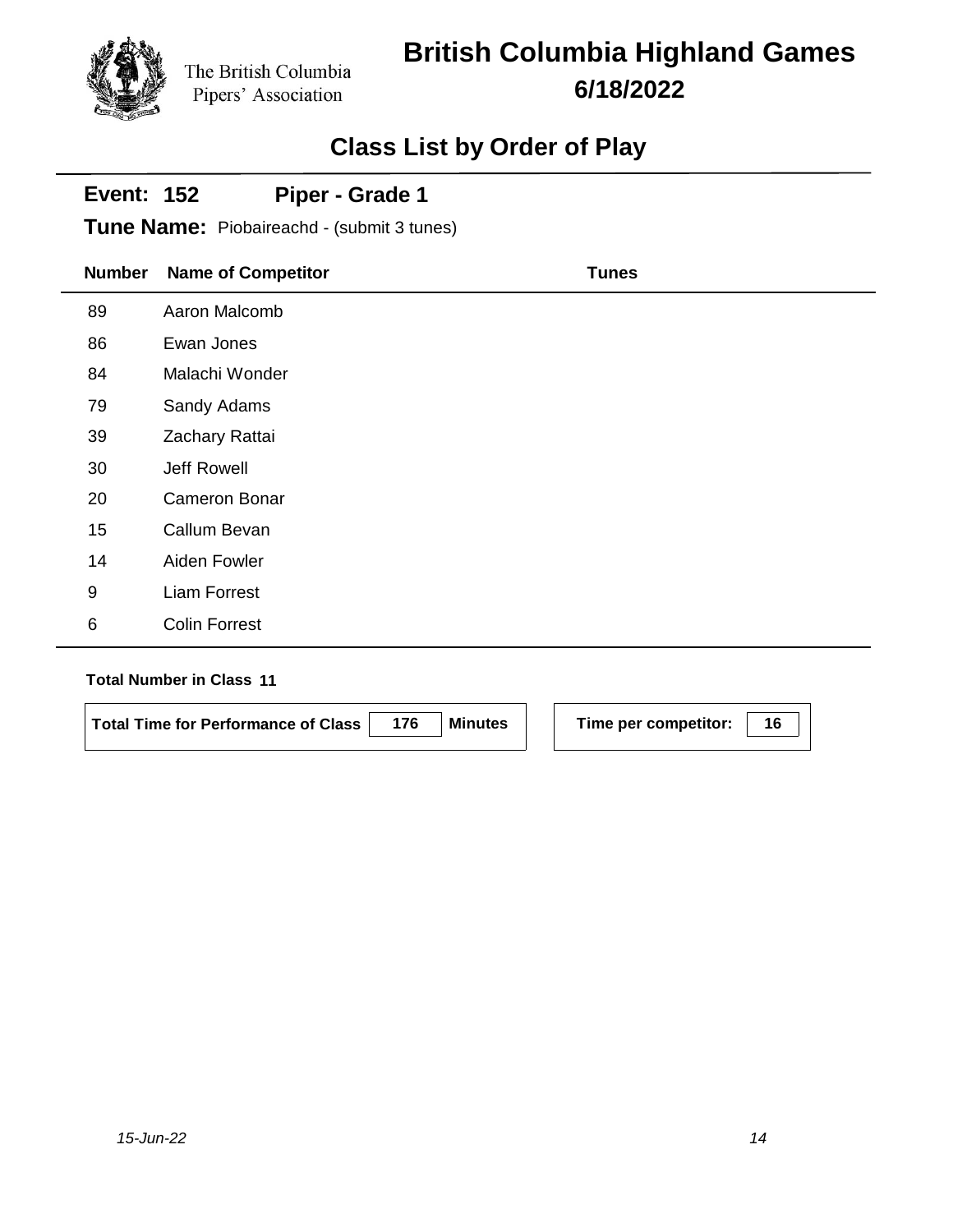# **British Columbia Highland Games 6/18/2022**

### **Class List by Order of Play**

#### **Event: 153 Piper - Grade 1**

**Tune Name:** Hornpipe & Jig - (submit 2 of ea tune,min 4 pts ea)

| <b>Number</b> | <b>Name of Competitor</b> | <b>Tunes</b> |
|---------------|---------------------------|--------------|
| 89            | Aaron Malcomb             |              |
| 86            | Ewan Jones                |              |
| 84            | Malachi Wonder            |              |
| 79            | Sandy Adams               |              |
| 39            | Zachary Rattai            |              |
| 30            | Jeff Rowell               |              |
| 20            | <b>Cameron Bonar</b>      |              |
| 15            | Callum Bevan              |              |
| 14            | Aiden Fowler              |              |
| 9             | <b>Liam Forrest</b>       |              |
| 6             | <b>Colin Forrest</b>      |              |

| <b>Total Time for Performance of Class</b> | 88 | <b>Minutes</b> | Time per competitor: |  |
|--------------------------------------------|----|----------------|----------------------|--|
|                                            |    |                |                      |  |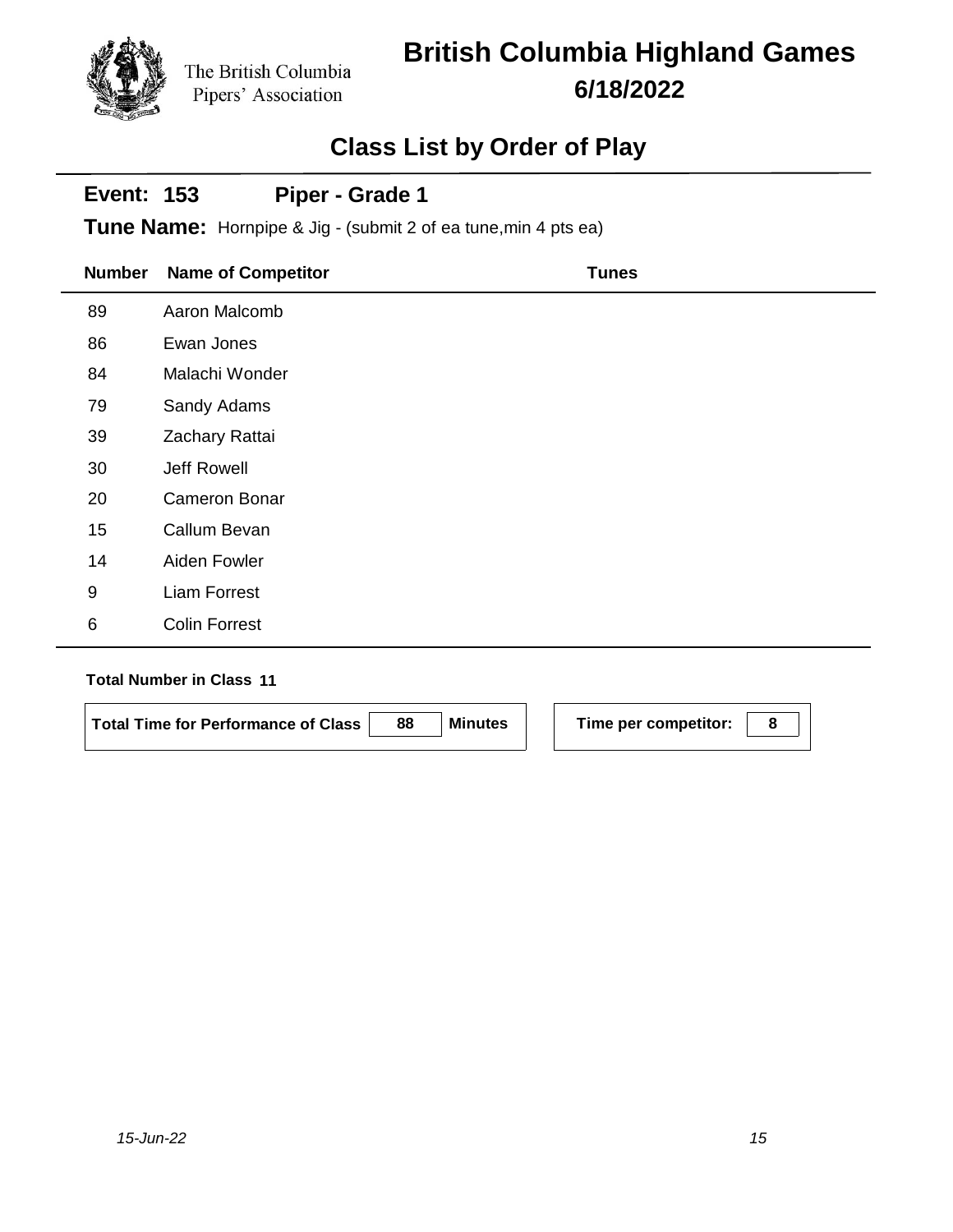# **British Columbia Highland Games 6/18/2022**

### **Class List by Order of Play**

### **Number Name of Competitor Tunes Event: 161 Tune Name:** March, Strathspey & Reel - (submit 4 of ea tune,min 4 pts ea) **Piper - Open** 104 Tori Killoran 102 Edward McIlwaine 101 Alan Bevan 94 Donald Maxwell 82 Kyle Banta 29 Jamie Kubasiewicz 21 Alistair Bevan 18 Gordon Conn 16 Zephan Knichel 13 Alastair Lee

| Total Time for Performance of Class | 110 | <b>Minutes</b> | Time per competitor: |  |
|-------------------------------------|-----|----------------|----------------------|--|
|                                     |     |                |                      |  |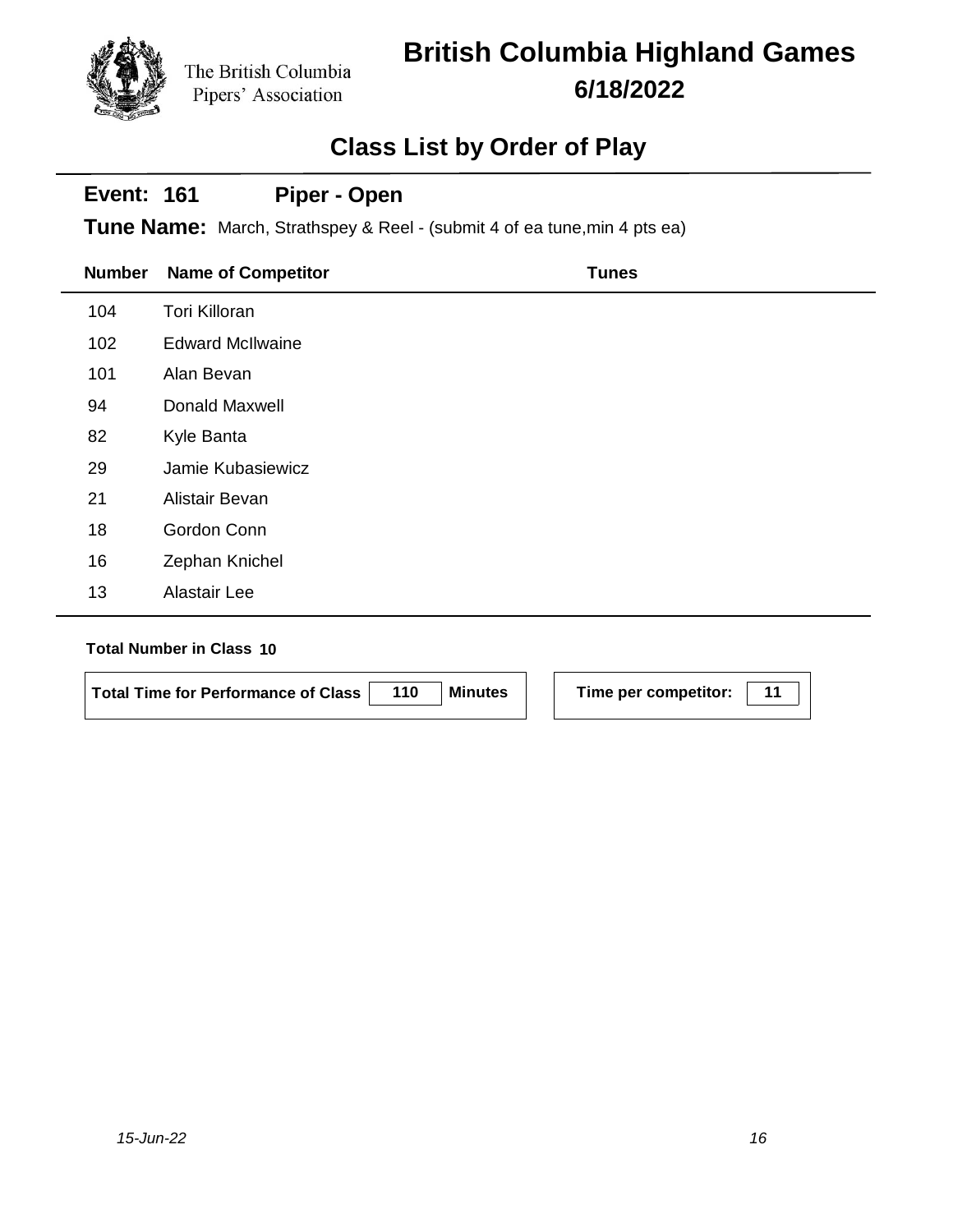# **British Columbia Highland Games 6/17/2022**

### **Class List by Order of Play**

#### **Event: 162 Piper - Open**

**Tune Name:** Piobaireachd - (submit 4 tunes)

| <b>Number</b> | <b>Name of Competitor</b> | <b>Tunes</b>                                                                                                                       |
|---------------|---------------------------|------------------------------------------------------------------------------------------------------------------------------------|
| 103           | Jack Lee                  | Lament for Patrick Og MacCrimmon, Lament for<br>Ronald MacDonald of Morar, Unjust Incarceration,<br>The Edinburgh Piobaireachd     |
| 102           | <b>Edward McIlwaine</b>   | The Battle of The Pass of Crieff, MacLeod of<br>MacLeod's Lament, The King's Taxes, The Blue<br>Ribbon                             |
| 101           | Alan Bevan                | The Unjust Incarceration, Nameless (Cherede<br>Darievea), The Sound of Waves Against the Castle<br>of Duntroon, In Praise of Morag |
| 82            | Kyle Banta                | Massacre of Glencoe, Corrienessans Salute, Salute<br>to Donald, Catherine's Lament                                                 |
| 21            | Alistair Bevan            | Melbank's Salute, The Groat, Salute to the<br>MacCrimmon Cairn at Boreraig, The MacKays'<br>Banner                                 |
| 18            | Gordon Conn               |                                                                                                                                    |
| 16            | Zephan Knichel            | Lament for the Viscount of Dundee, MacDougall's<br>Gathering, Lord Lovat's Lament, The King's Taxes                                |
| 13            | Alastair Lee              | The Vaunting, War or Peace, The Battle of the Pass<br>of Crieff, His Father's Lament for Donald Mackenzie                          |

#### **Total Number in Class 8**

**Total Time for Performance of Class 168 Minutes Time per competitor: 21**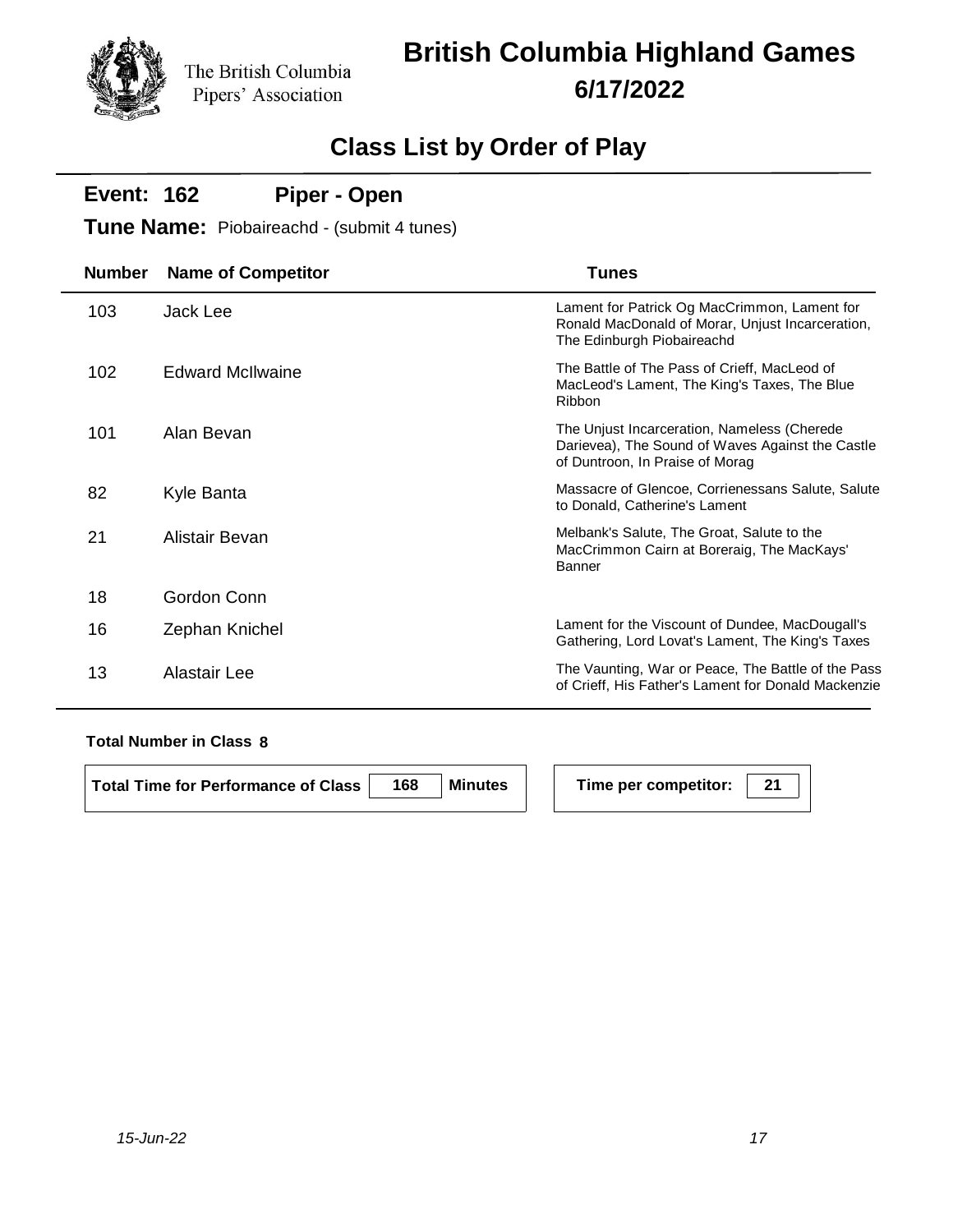# **British Columbia Highland Games 6/18/2022**

### **Class List by Order of Play**

#### **Event: 163 Piper - Open**

**Tune Name:** Hornpipe & Jig - (submit 3 of ea, min 4 pts ea tune)

| <b>Number</b> | <b>Name of Competitor</b> | <b>Tunes</b> |
|---------------|---------------------------|--------------|
| 104           | <b>Tori Killoran</b>      |              |
| 102           | <b>Edward McIlwaine</b>   |              |
| 101           | Alan Bevan                |              |
| 94            | Donald Maxwell            |              |
| 82            | Kyle Banta                |              |
| 29            | Jamie Kubasiewicz         |              |
| 21            | Alistair Bevan            |              |
| 18            | Gordon Conn               |              |
| 16            | Zephan Knichel            |              |
| 13            | Alastair Lee              |              |

| Total Time for Performance of Class | 80 | <b>Minutes</b> | Time per competitor: |  |
|-------------------------------------|----|----------------|----------------------|--|
|                                     |    |                |                      |  |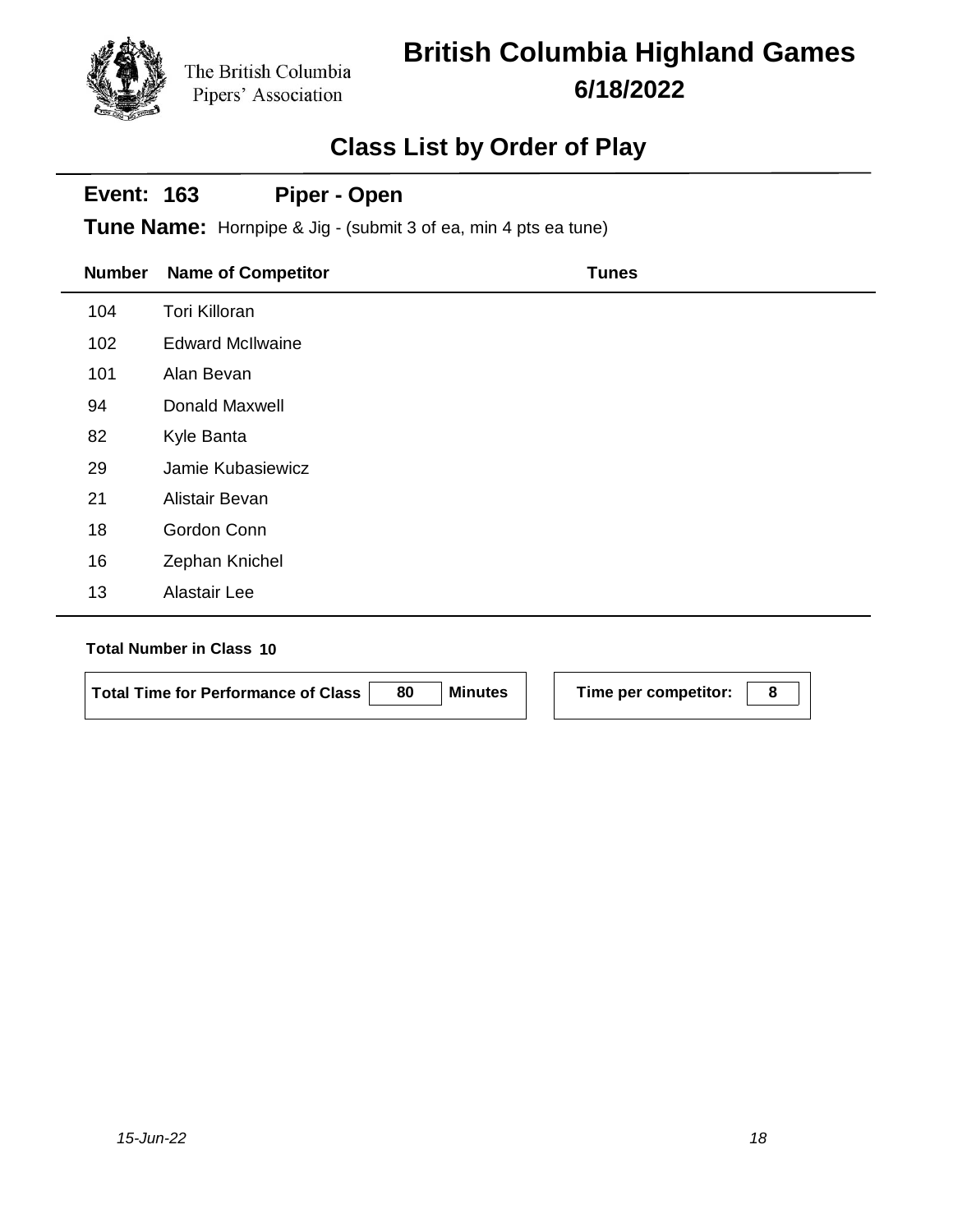

# **British Columbia Highland Games 6/18/2022**

| <b>Event: 171</b> | <b>Piper - Adult</b><br><b>Tune Name:</b> 2/4 March - (min 4 pts)                                    |                           |
|-------------------|------------------------------------------------------------------------------------------------------|---------------------------|
| <b>Number</b>     | <b>Name of Competitor</b>                                                                            | <b>Tunes</b>              |
| 107               | Cameron Thomson                                                                                      |                           |
| 95                | Sean Maloney                                                                                         |                           |
| 91                | John MacCallum                                                                                       |                           |
| 35                | John Buchanan                                                                                        |                           |
|                   | <b>Total Number in Class 4</b><br>24<br><b>Minutes</b><br><b>Total Time for Performance of Class</b> | 6<br>Time per competitor: |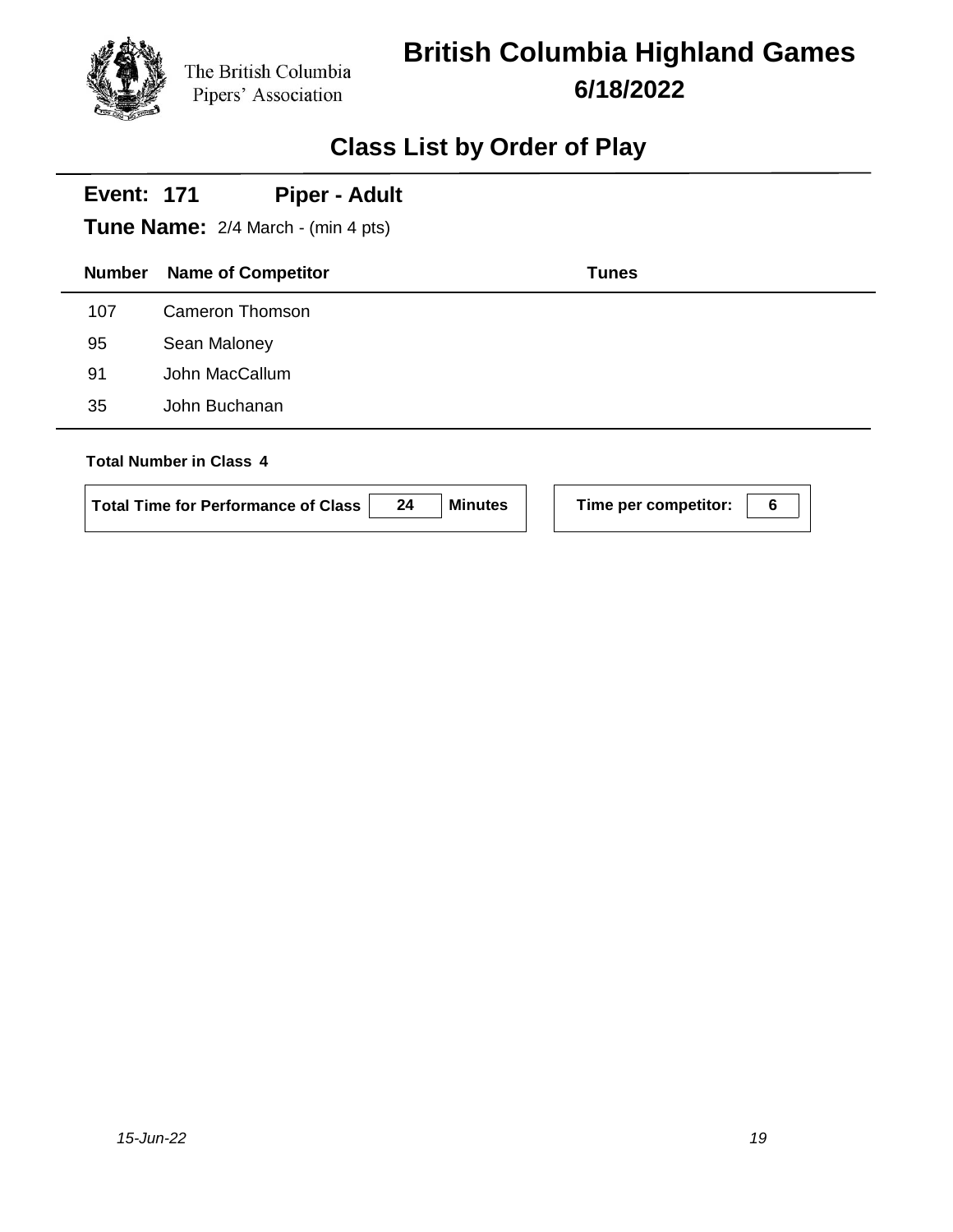

## **Class List by Order of Play**

#### **Event: 175 Piper - Adult**

**Tune Name:** Strathspey & Reel - (2 pts ea twice or 4 pts ea tune)

| <b>Number</b>           | <b>Name of Competitor</b> | <b>Tunes</b> |
|-------------------------|---------------------------|--------------|
| 91                      | John MacCallum            |              |
| 35                      | John Buchanan             |              |
| Total Number in Class 2 |                           |              |

#### **Total Number in Class 2**

| Total Time for Performance of Class | 12 | <b>Minutes</b> |
|-------------------------------------|----|----------------|
|-------------------------------------|----|----------------|

**k 1 Time per competitor: 1 6**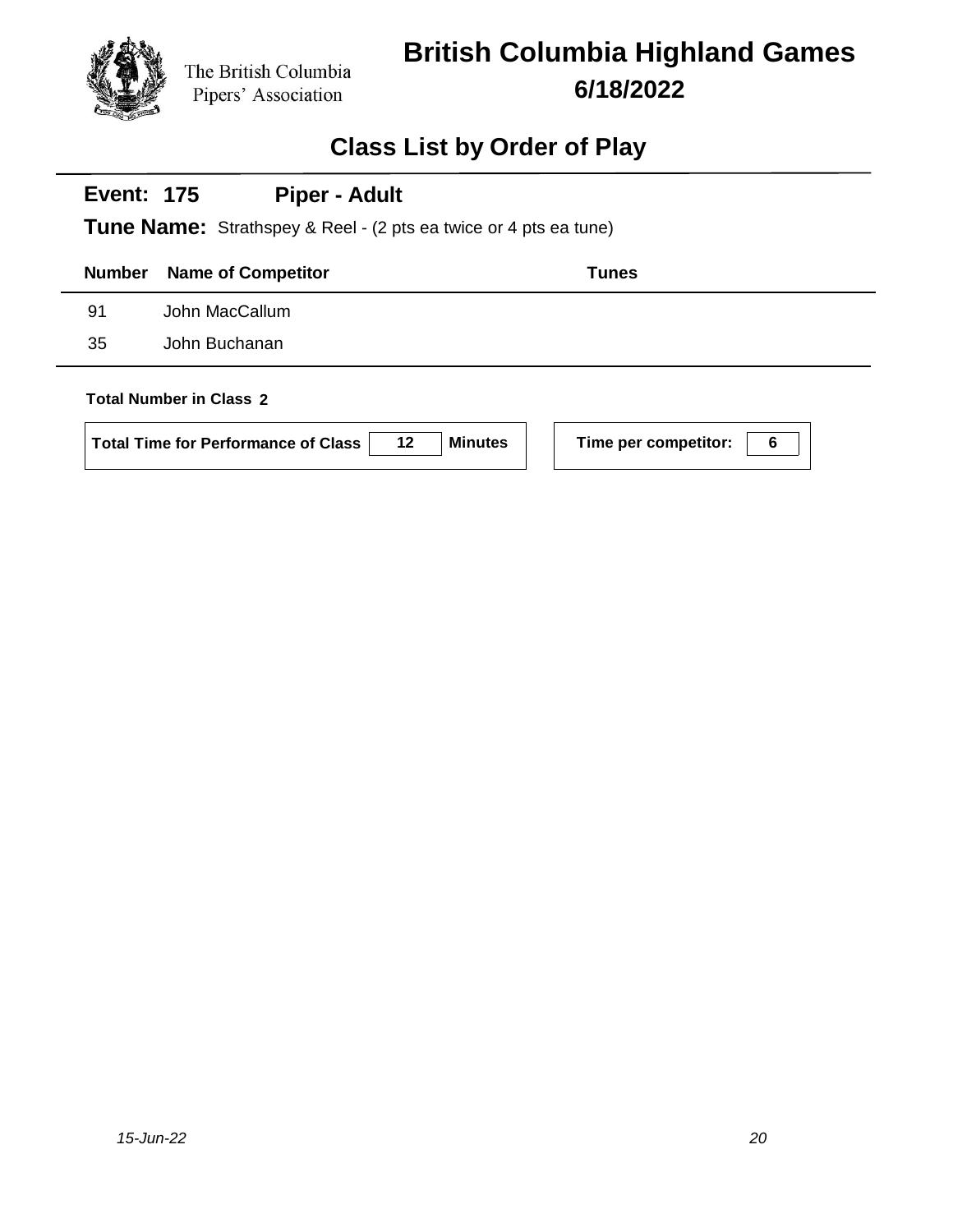

# **British Columbia Highland Games 6/18/2022**

### **Class List by Order of Play**

#### **Event: 202 Tune Name:** 2/4 March - (Drum Pad) (4 pts of BCPA MB setting) **Snare Drummer - Beginner**

|                                | <b>Number</b> Name of Competitor<br><b>Tunes</b> |                 |  |  |
|--------------------------------|--------------------------------------------------|-----------------|--|--|
|                                | 92                                               | Ben Scarborough |  |  |
|                                | 3                                                | Laurie Gardner  |  |  |
| <b>Total Number in Class 2</b> |                                                  |                 |  |  |

| Minutes |
|---------|
|         |

**5** Time per competitor:  $\boxed{5}$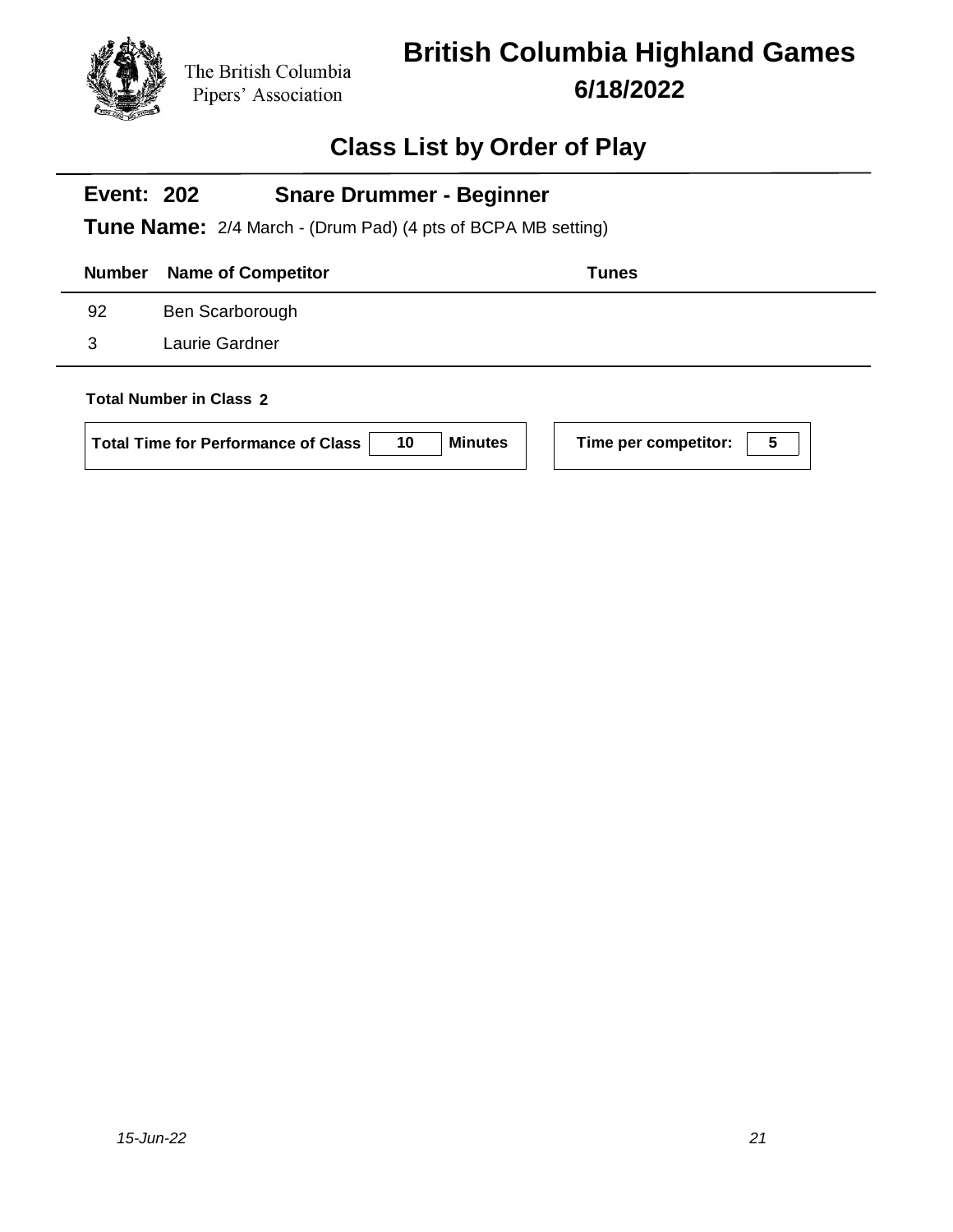

# **British Columbia Highland Games 6/18/2022**

### **Class List by Order of Play**

#### **Event: 203 Tune Name:** 6/8 March - (Drum Pad) (4 pts of BCPA MB setting) **Snare Drummer - Beginner**

|                                |    | <b>Number</b> Name of Competitor | <b>Tunes</b> |
|--------------------------------|----|----------------------------------|--------------|
|                                | 92 | Ben Scarborough                  |              |
|                                | 3  | Laurie Gardner                   |              |
| <b>Total Number in Class 2</b> |    |                                  |              |

**I** Time per competitor:  $\boxed{5}$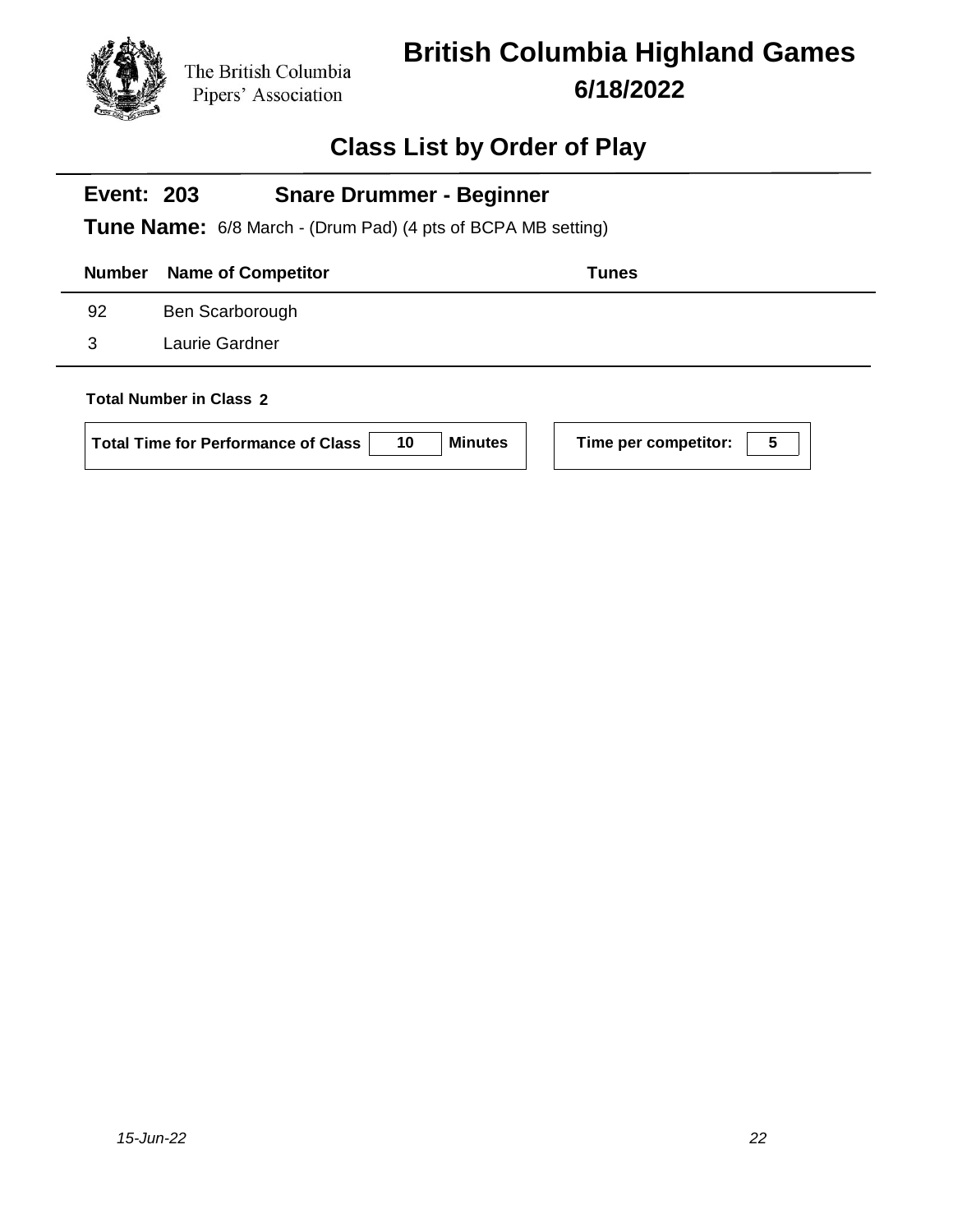# **British Columbia Highland Games 6/18/2022**

## **Class List by Order of Play**

| <b>Event: 221</b><br><b>Snare Drummer - Grade 4</b><br><b>Tune Name:</b> 2/4 March - (4 pts only) |                           |              |  |  |
|---------------------------------------------------------------------------------------------------|---------------------------|--------------|--|--|
| <b>Number</b>                                                                                     | <b>Name of Competitor</b> | <b>Tunes</b> |  |  |
| 96                                                                                                | <b>Cameron Fuelscher</b>  |              |  |  |
| 87                                                                                                | Nathan Affleck            |              |  |  |
| 83                                                                                                | Oscar Knox                |              |  |  |
| 77                                                                                                | Robyn Watts               |              |  |  |
| 76                                                                                                | <b>Oliver Watts</b>       |              |  |  |
| 74                                                                                                | <b>Callum Ross</b>        |              |  |  |
| 23                                                                                                | <b>Hope Barnes</b>        |              |  |  |
| 10                                                                                                | <b>Malcolm Fuller</b>     |              |  |  |

#### **Total Number in Class 8**

÷

**Total Time for Performance of Class 48 Minutes Time per competitor: 6**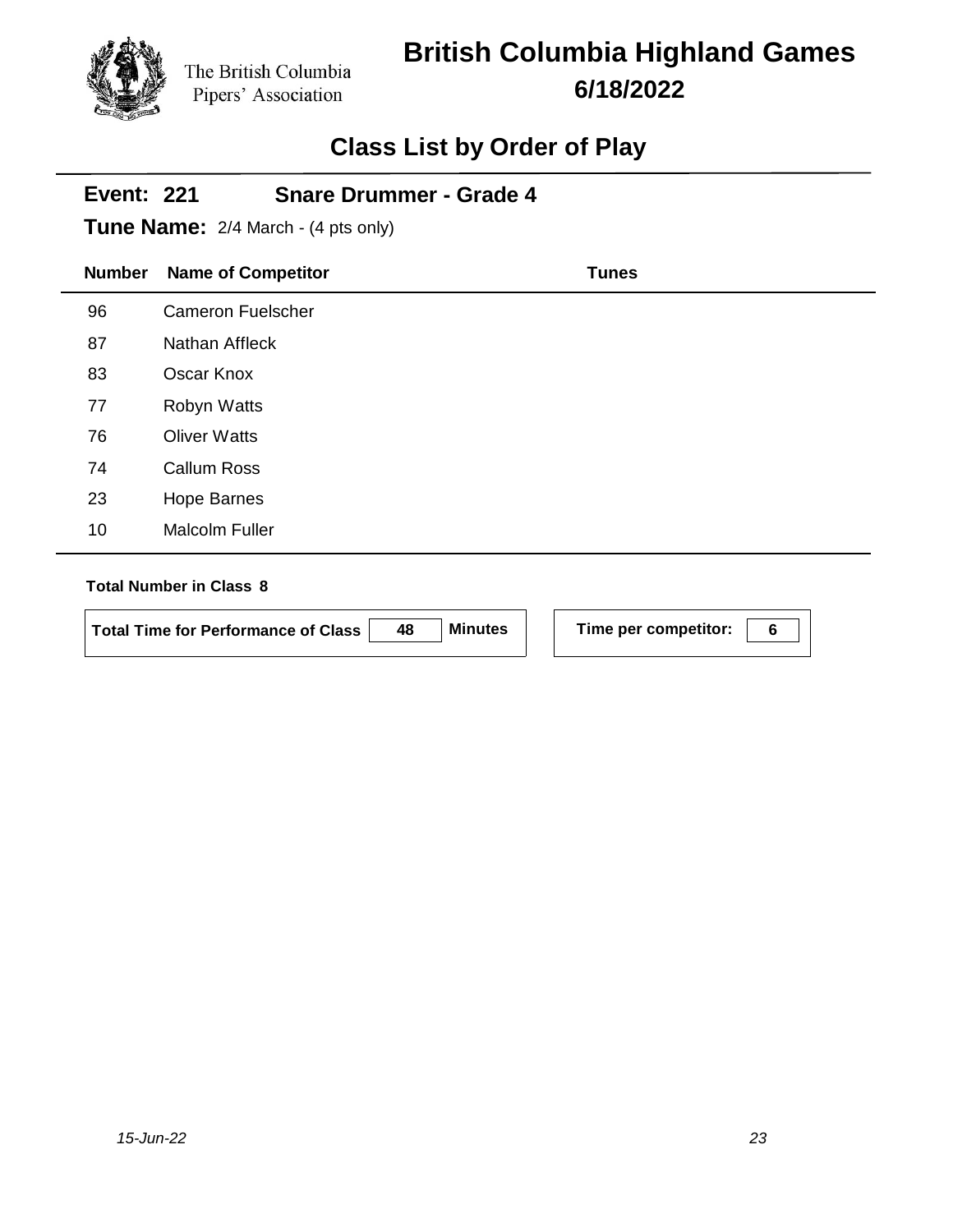# **British Columbia Highland Games 6/18/2022**

## **Class List by Order of Play**

| <b>Event: 222</b><br><b>Snare Drummer - Grade 4</b><br><b>Tune Name:</b> 6/8 March - (4 pts only) |                           |              |  |  |
|---------------------------------------------------------------------------------------------------|---------------------------|--------------|--|--|
| <b>Number</b>                                                                                     | <b>Name of Competitor</b> | <b>Tunes</b> |  |  |
| 96                                                                                                | <b>Cameron Fuelscher</b>  |              |  |  |
| 87                                                                                                | Nathan Affleck            |              |  |  |
| 83                                                                                                | Oscar Knox                |              |  |  |
| 77                                                                                                | <b>Robyn Watts</b>        |              |  |  |
| 76                                                                                                | <b>Oliver Watts</b>       |              |  |  |
| 74                                                                                                | <b>Callum Ross</b>        |              |  |  |
| 23                                                                                                | <b>Hope Barnes</b>        |              |  |  |
| 10                                                                                                | <b>Malcolm Fuller</b>     |              |  |  |

#### **Total Number in Class 8**

 $\overline{\phantom{0}}$ 

**Total Time for Performance of Class 48 Minutes Time per competitor: 6**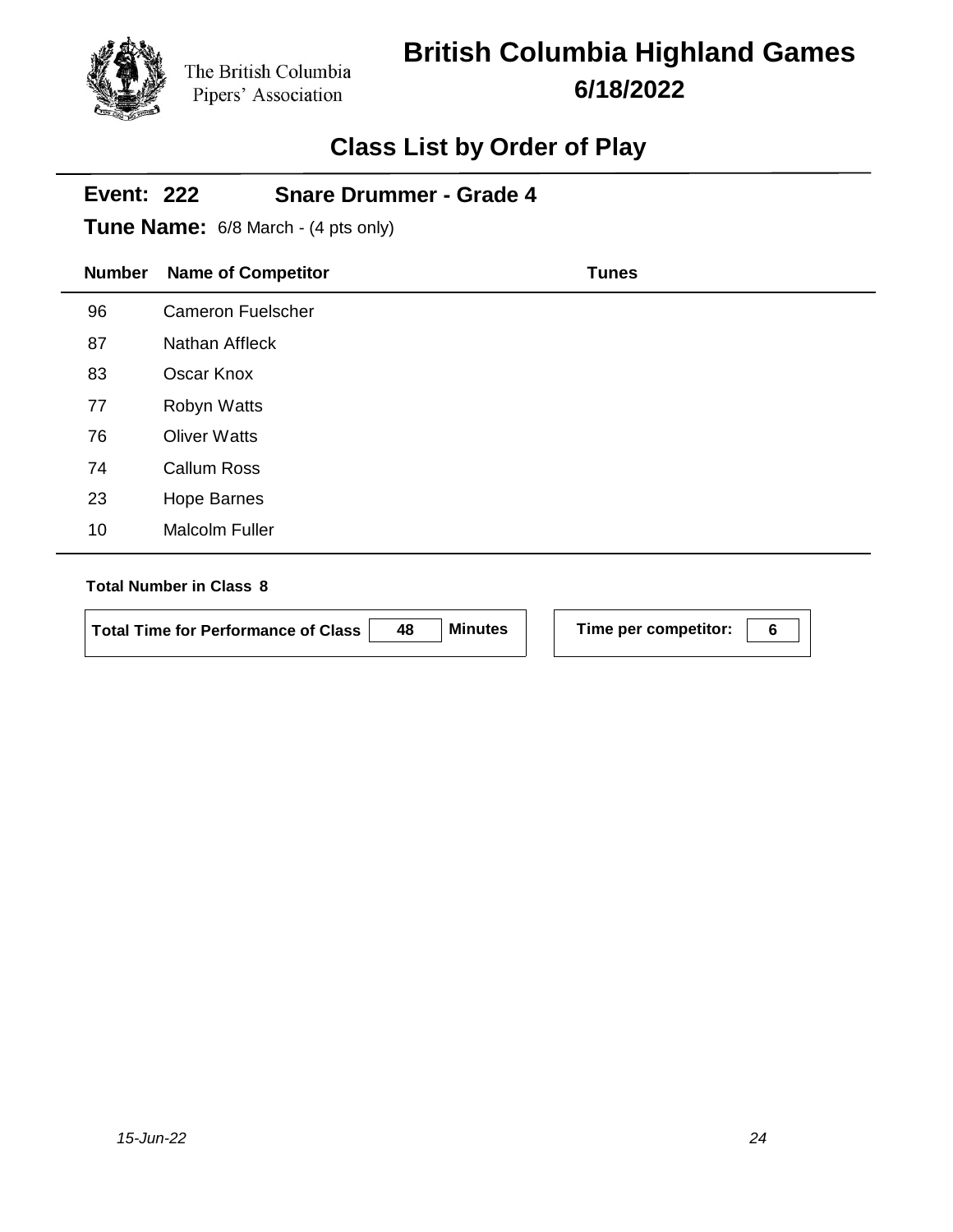

# **British Columbia Highland Games 6/18/2022**

# **Class List by Order of Play**

| <b>Snare Drummer - Grade 3</b><br><b>Event: 231</b> |                                                  |                |                           |  |
|-----------------------------------------------------|--------------------------------------------------|----------------|---------------------------|--|
| <b>Tune Name:</b> 2/4 March - (min 4 pts)           |                                                  |                |                           |  |
| <b>Number</b>                                       | <b>Name of Competitor</b>                        |                | <b>Tunes</b>              |  |
| 99                                                  | Mackenzie Wang                                   |                |                           |  |
| 40                                                  | Megan Millar                                     |                |                           |  |
|                                                     | <b>Total Number in Class 2</b>                   |                |                           |  |
|                                                     | 12<br><b>Total Time for Performance of Class</b> | <b>Minutes</b> | Time per competitor:<br>6 |  |

 $\Box$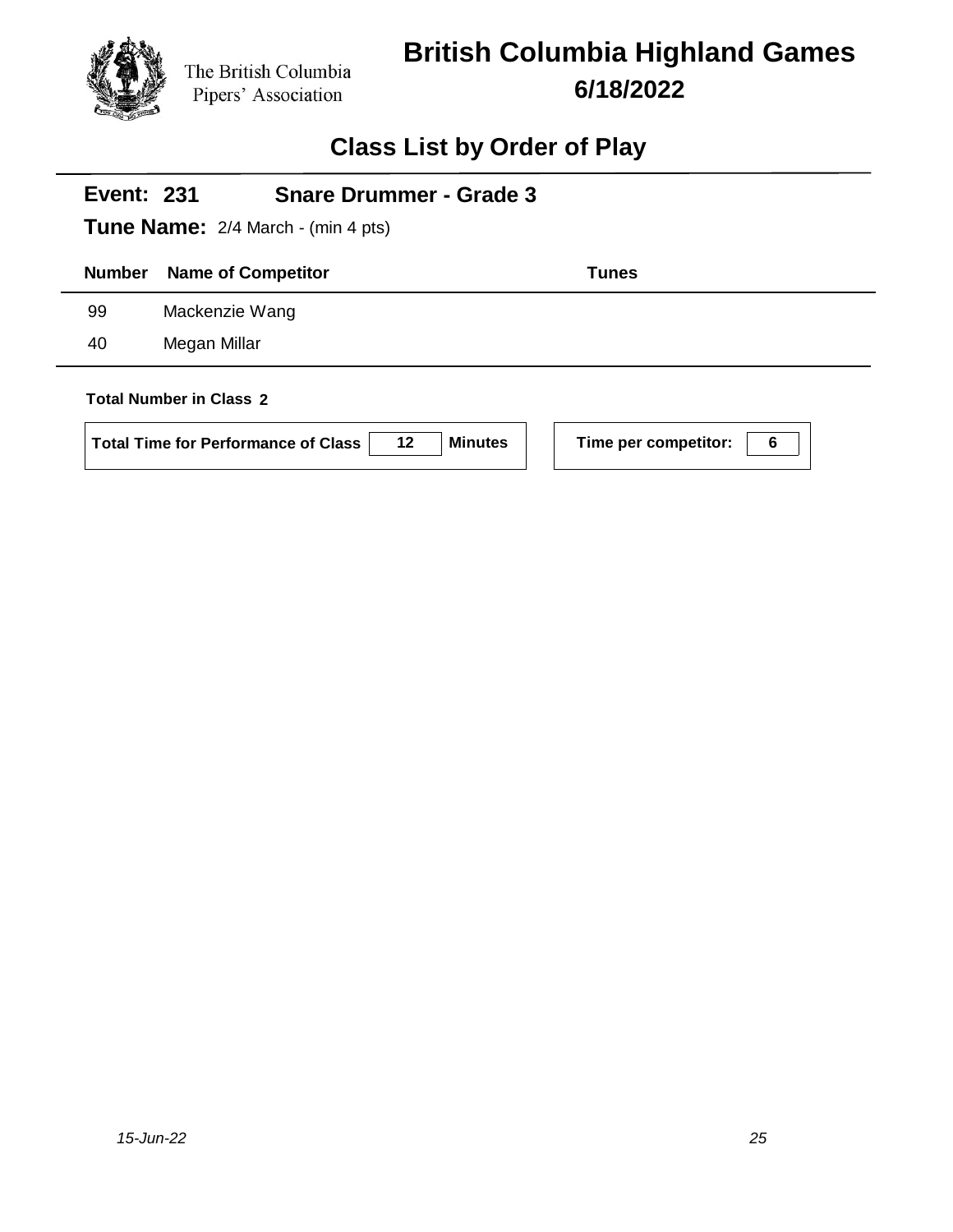

# **British Columbia Highland Games 6/18/2022**

| <b>Event: 232</b>                         | <b>Snare Drummer - Grade 3</b>                                          |                           |  |  |
|-------------------------------------------|-------------------------------------------------------------------------|---------------------------|--|--|
| <b>Tune Name:</b> 6/8 March - (min 4 pts) |                                                                         |                           |  |  |
| <b>Number</b>                             | <b>Name of Competitor</b>                                               | <b>Tunes</b>              |  |  |
| 99                                        | Mackenzie Wang                                                          |                           |  |  |
| 40                                        | Megan Millar                                                            |                           |  |  |
|                                           | <b>Total Number in Class 2</b>                                          |                           |  |  |
|                                           | <b>Minutes</b><br>$12 \,$<br><b>Total Time for Performance of Class</b> | Time per competitor:<br>6 |  |  |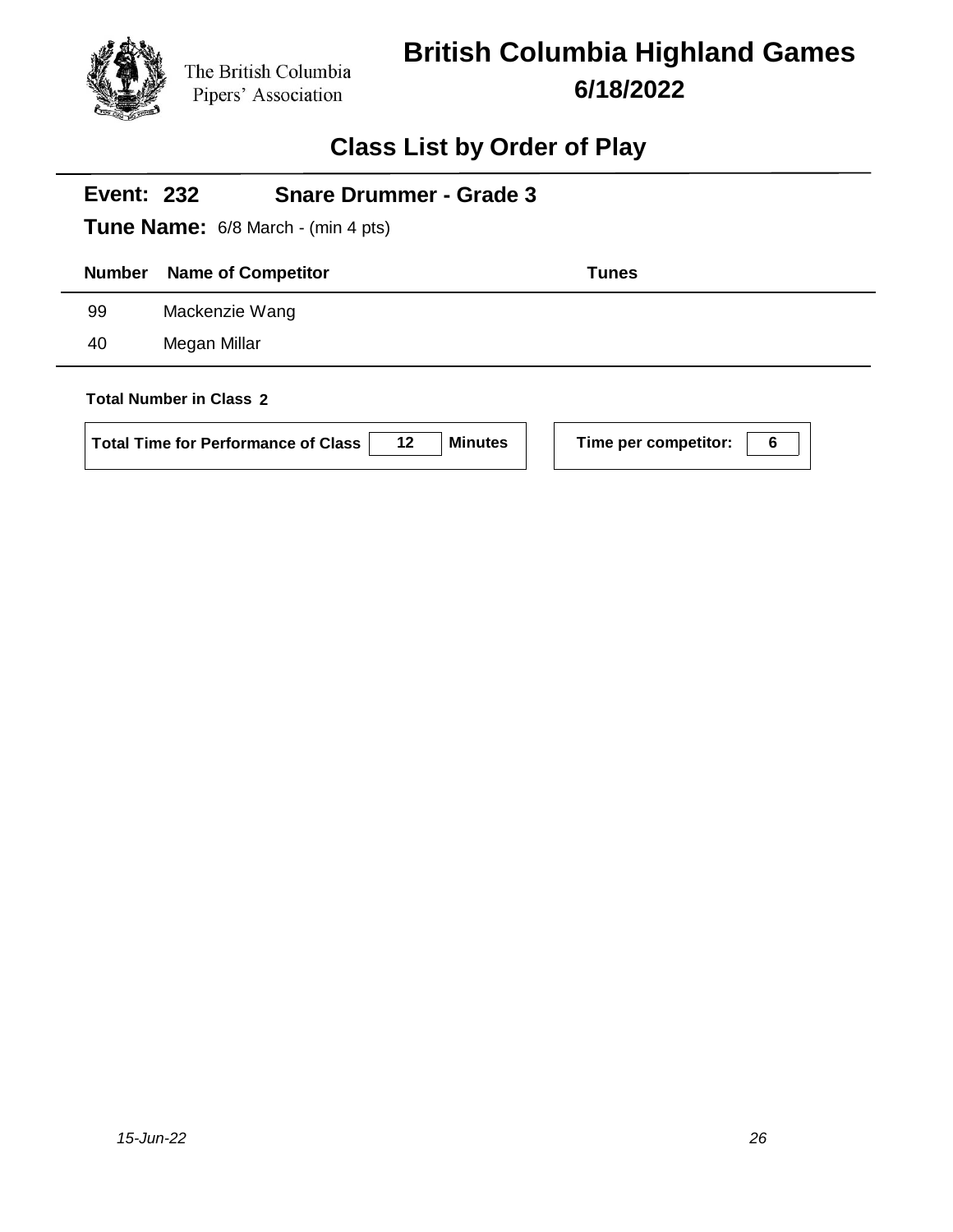

# **British Columbia Highland Games 6/18/2022**

| <b>Snare Drummer - Grade 2</b><br><b>Event: 241</b><br><b>Tune Name:</b> March, Strathspey & Reel - (min 4 pts ea tune)           |                           |       |  |  |
|-----------------------------------------------------------------------------------------------------------------------------------|---------------------------|-------|--|--|
| <b>Number</b>                                                                                                                     | <b>Name of Competitor</b> | Tunes |  |  |
| 98                                                                                                                                | <b>Riley McNeil</b>       |       |  |  |
| 33                                                                                                                                | <b>Tristan Campeau</b>    |       |  |  |
| <b>Total Number in Class 2</b><br>Time per competitor:<br>16<br><b>Minutes</b><br>8<br><b>Total Time for Performance of Class</b> |                           |       |  |  |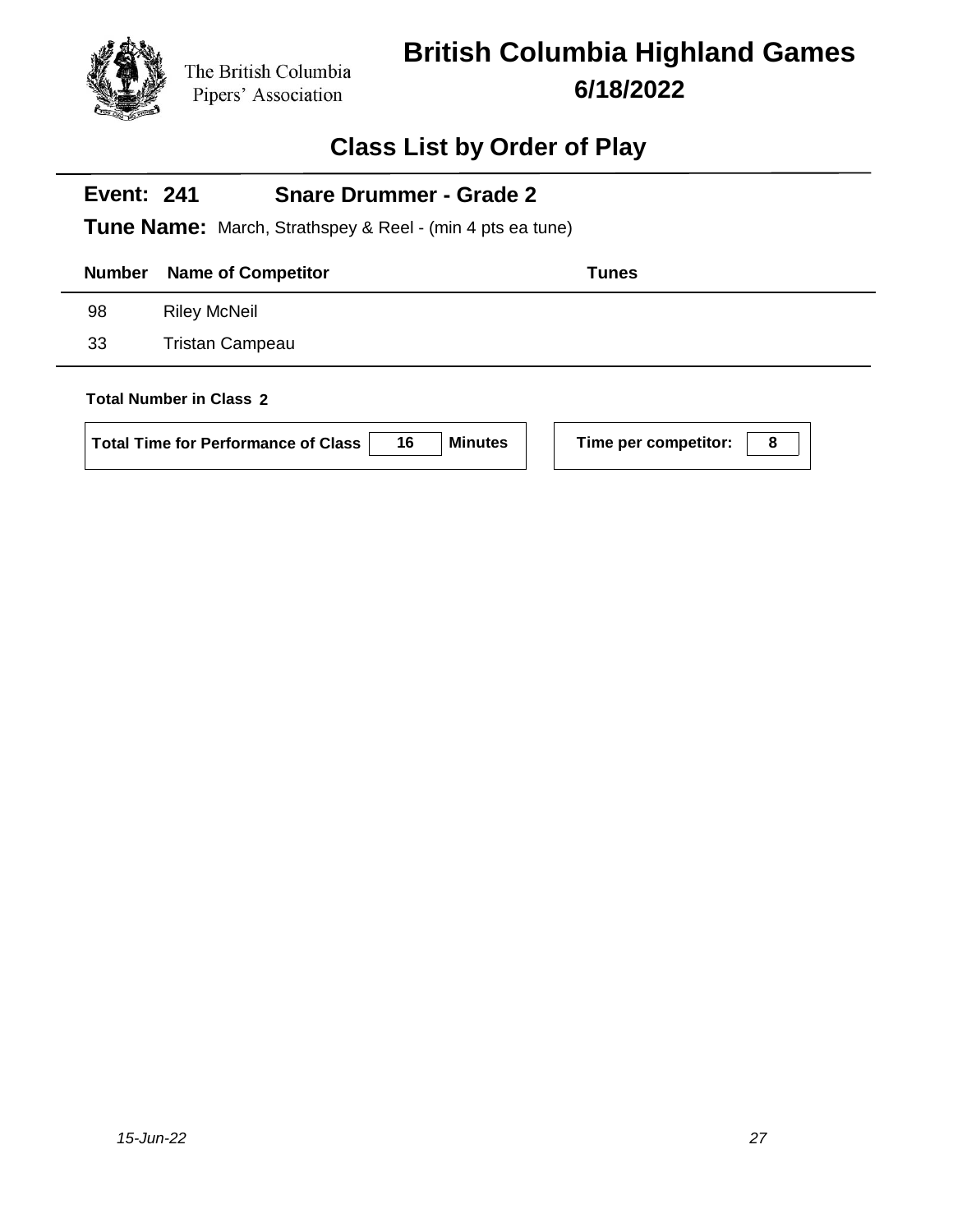

# **British Columbia Highland Games 6/18/2022**

| <b>Event: 242</b><br><b>Snare Drummer - Grade 2</b><br><b>Tune Name:</b> Hornpipe & Jig - (min 4 pts ea tune) |                                                                                    |                |                      |   |
|---------------------------------------------------------------------------------------------------------------|------------------------------------------------------------------------------------|----------------|----------------------|---|
| <b>Number</b>                                                                                                 | <b>Name of Competitor</b>                                                          |                | <b>Tunes</b>         |   |
| 98                                                                                                            | <b>Riley McNeil</b>                                                                |                |                      |   |
| 33                                                                                                            | <b>Tristan Campeau</b>                                                             |                |                      |   |
|                                                                                                               | <b>Total Number in Class 2</b><br>12<br><b>Total Time for Performance of Class</b> | <b>Minutes</b> | Time per competitor: | 6 |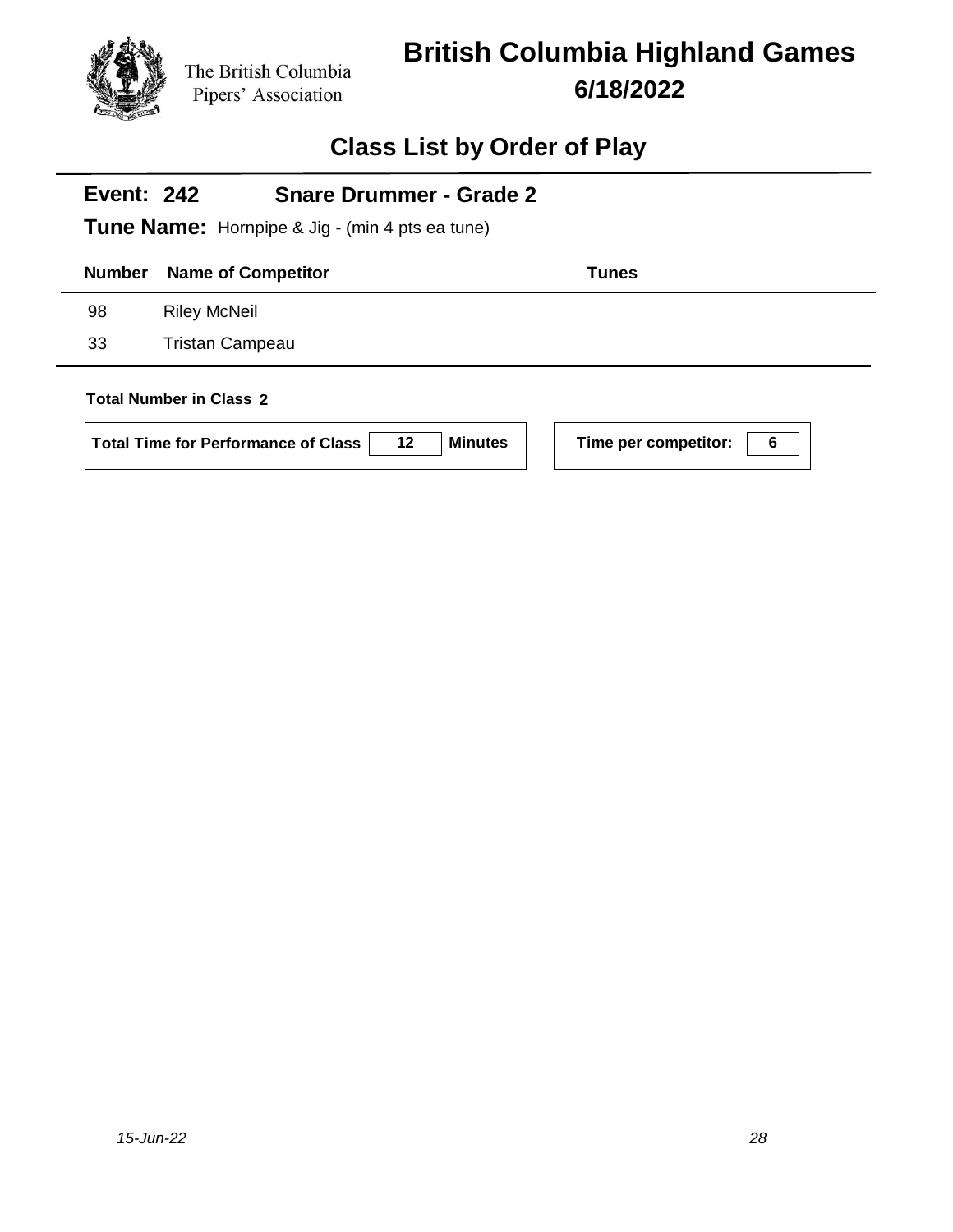

# **British Columbia Highland Games 6/18/2022**

### **Class List by Order of Play**

#### **Event: 251 Snare Drummer - Grade 1**

**Tune Name:** March, Strathspey & Reel - (min 4 pts ea tune)

**Number Name of Competitor Tunes** 

11 Cameron Johnston

**Total Number in Class 1**

**Total Time for Performance of Class 9 Minutes Time per competitor: 9**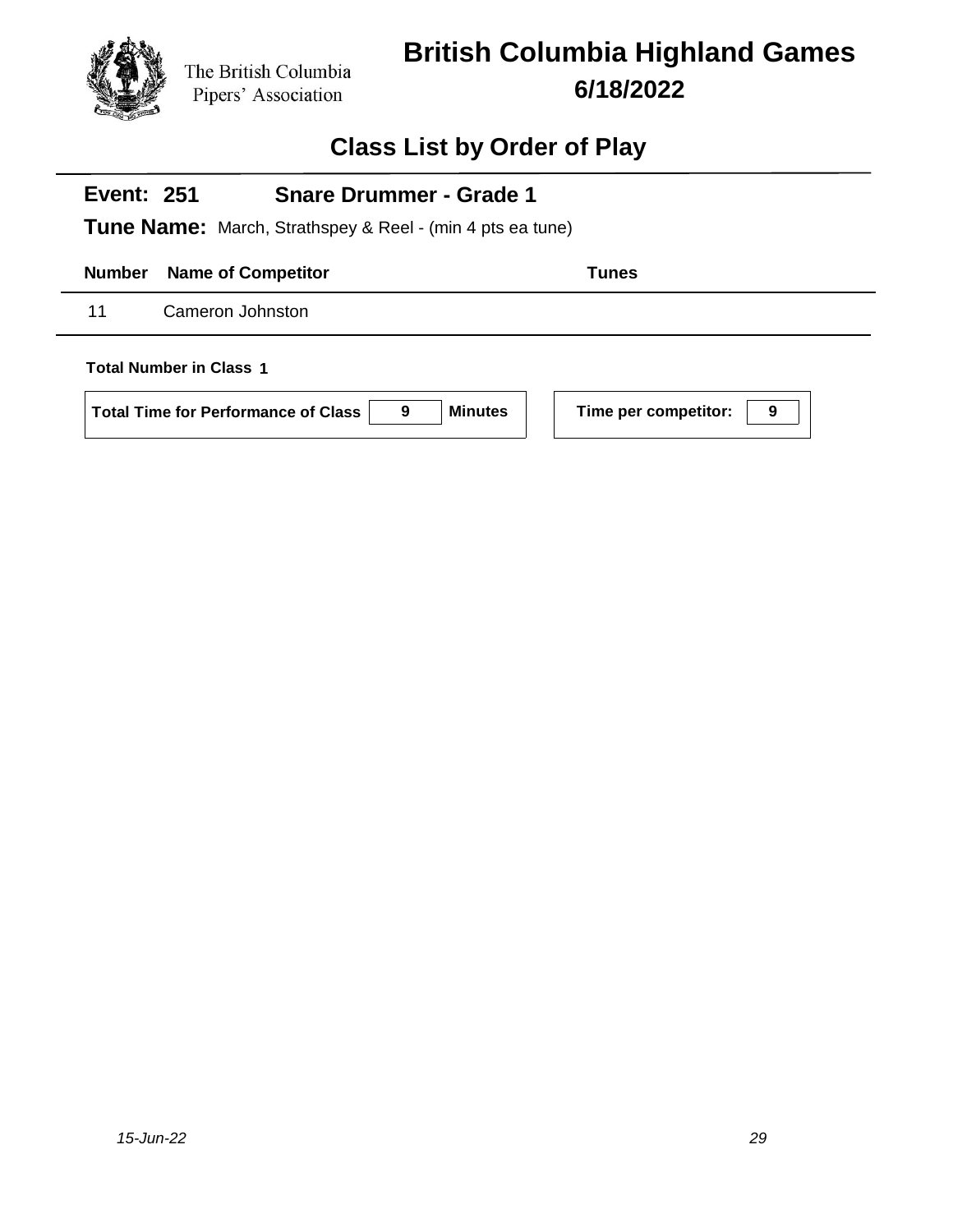

# **British Columbia Highland Games 6/18/2022**

### **Class List by Order of Play**

# **Number Name of Competitor Tunes Event: 252 Tune Name:** Hornpipe & Jig - (min 4 pts ea tune) **Snare Drummer - Grade 1** 11 Cameron Johnston **Total Number in Class 1**

**Total Time for Performance of Class 6 Minutes Time per competitor: 6**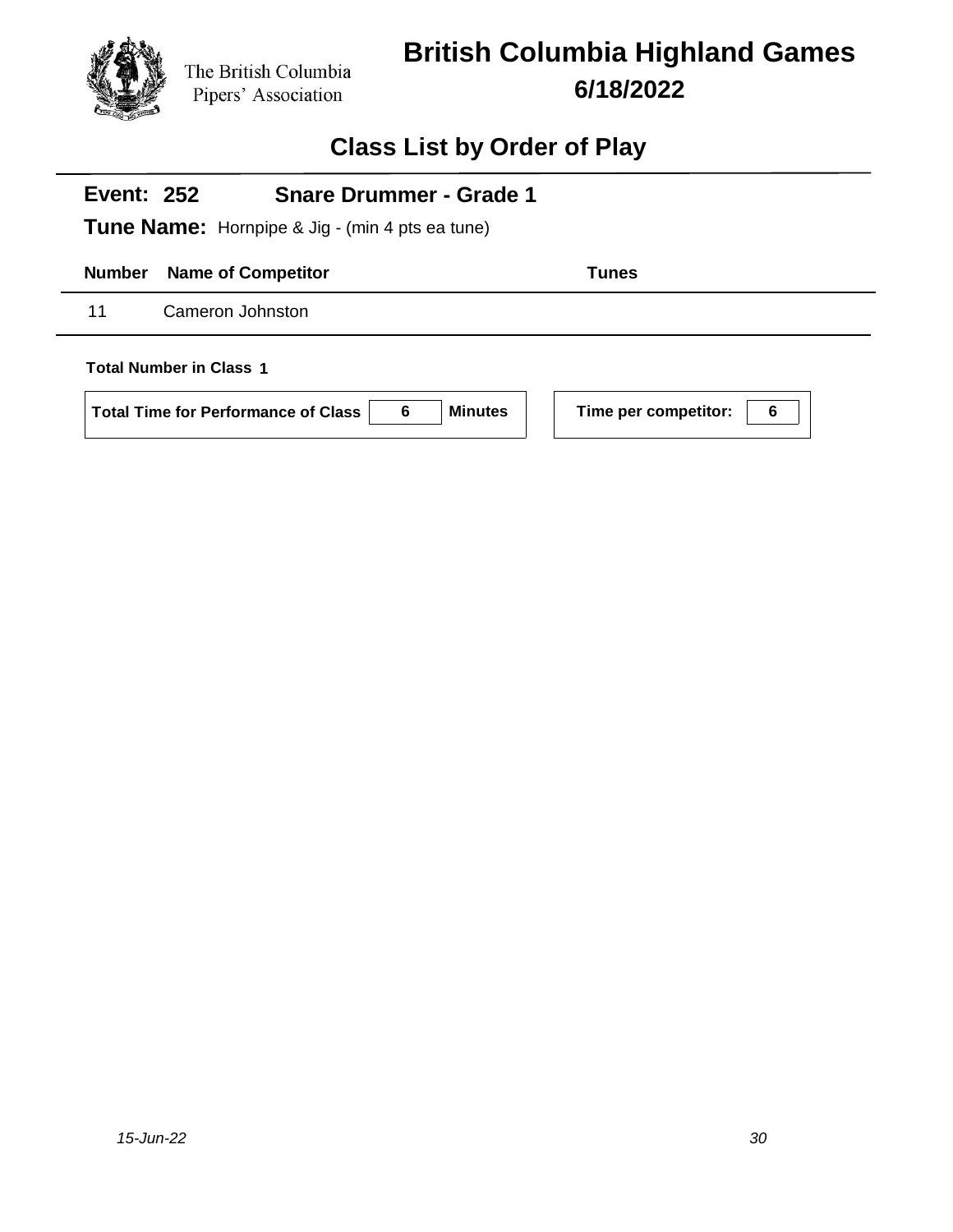# **British Columbia Highland Games 6/18/2022**

### **Class List by Order of Play**

#### **Event: 261 Snare Drummer - Open**

**Tune Name:** March, Strathspey & Reel - (submit 2 sets,min 4 pts ea tune)

| Number | <b>Name of Competitor</b> | Tunes                                                                                                                            |
|--------|---------------------------|----------------------------------------------------------------------------------------------------------------------------------|
| 106    | Amanda Colwell            | #1 Jimmy Young, Inverary Castle, Mrs.<br>MacPherson of Inveran, #2 The balmoral<br>Highlanders, Bogan Lochan, MacAllister's Dirk |
| 105    | Kyle Wallis               | #1 LAK, Ewe with the Crooked Horn, DM John<br>Seaton #2 Jimmy Young, Inveraray Castle, John<br>Morrison                          |
|        |                           |                                                                                                                                  |

### **Total Number in Class 2**

| Total Time for Performance of Class | 22 | Minutes |
|-------------------------------------|----|---------|
|-------------------------------------|----|---------|

**Time per competitor:** 11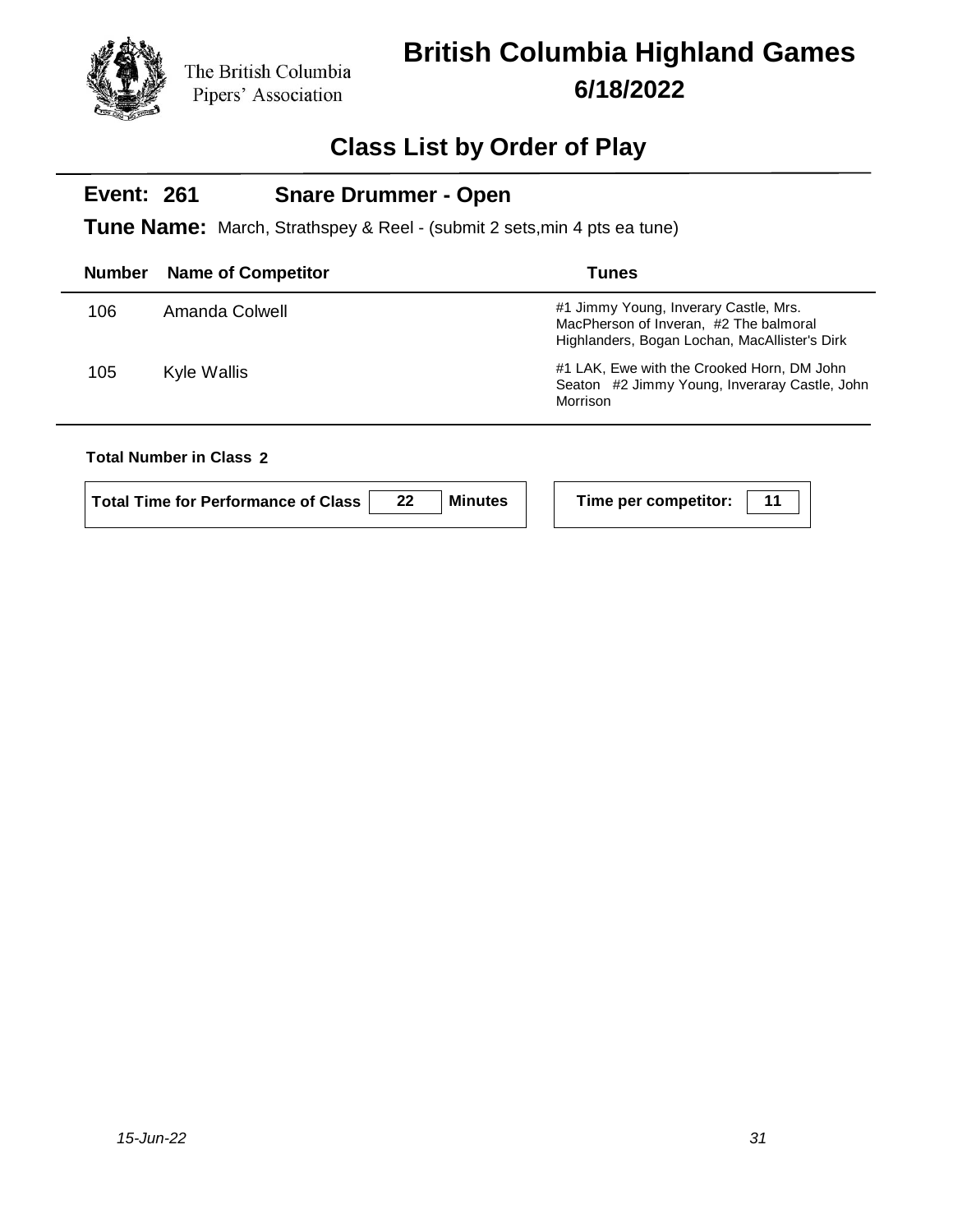# **British Columbia Highland Games 6/18/2022**

### **Class List by Order of Play**

#### **Event: 262 Snare Drummer - Open**

**Tune Name:** Hornpipe & Jig - (submit 2 sets,min 4 pts ea tune)

| <b>Number</b> | <b>Name of Competitor</b> | <b>Tunes</b>                                                           |
|---------------|---------------------------|------------------------------------------------------------------------|
| 106           | Amanda Colwell            | #1 Moving Cloud, Biddy from Sligo, #2 Tam Bain's<br>Lum, Susan MacLeod |
| 105           | Kyle Wallis               | #1 Touchin' Cloth, Steve Byrnes' Jig #2                                |

| Total Time for Performance of Class |  | <b>Minutes</b> |  | Time per competitor: |  |
|-------------------------------------|--|----------------|--|----------------------|--|
|-------------------------------------|--|----------------|--|----------------------|--|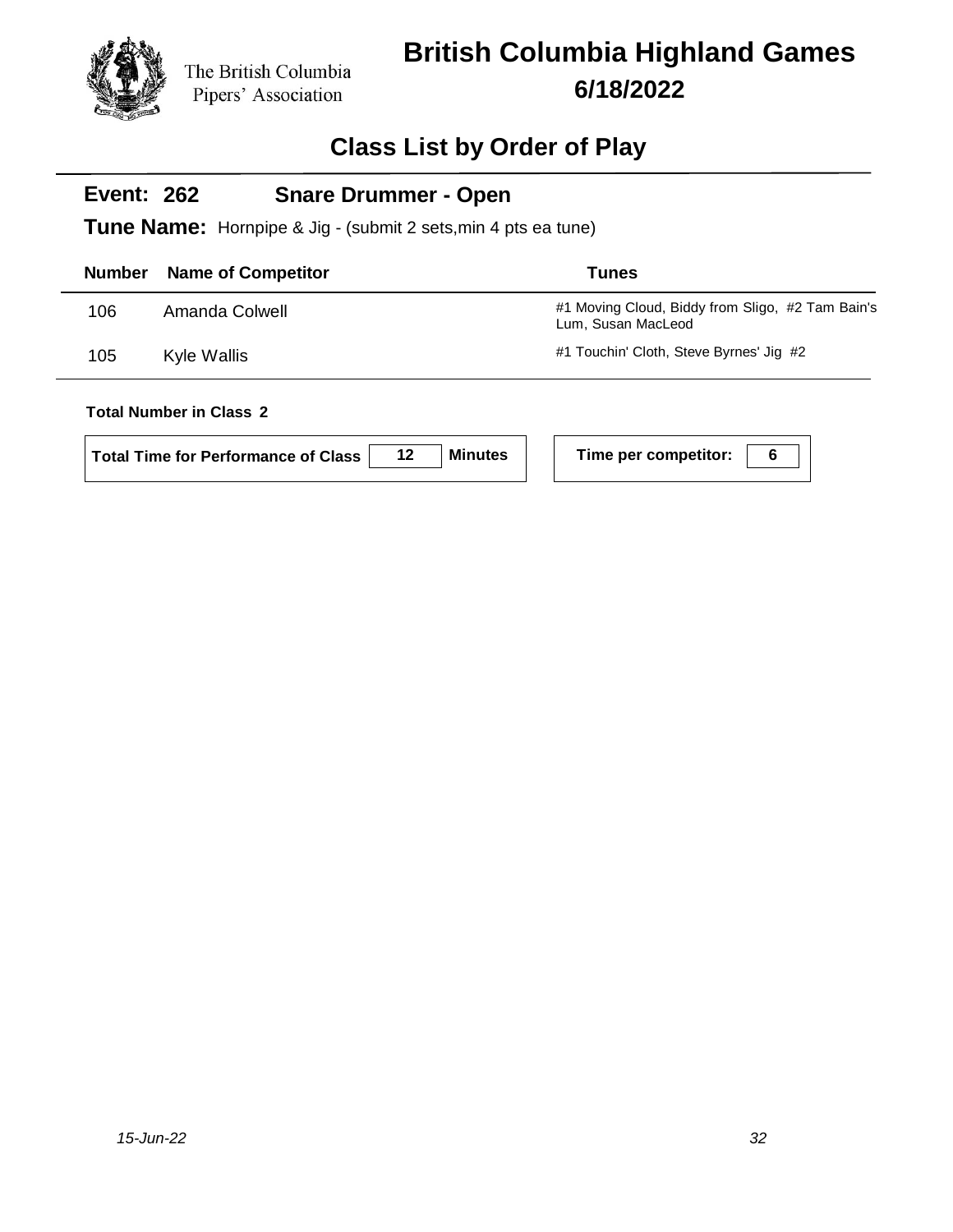

# **British Columbia Highland Games 6/18/2022**

| <b>Tenor Drummer - Intermediate</b><br><b>Event: 351</b>                                                                         |  |  |  |  |
|----------------------------------------------------------------------------------------------------------------------------------|--|--|--|--|
| <b>Tune Name:</b> March, Strathspey & Reel - (min 4 pts ea tune)                                                                 |  |  |  |  |
| <b>Number</b><br><b>Name of Competitor</b><br>Tunes                                                                              |  |  |  |  |
| Mitchell Olding<br>4                                                                                                             |  |  |  |  |
| <b>Total Number in Class 1</b><br><b>Minutes</b><br>Time per competitor:<br><b>Total Time for Performance of Class</b><br>9<br>9 |  |  |  |  |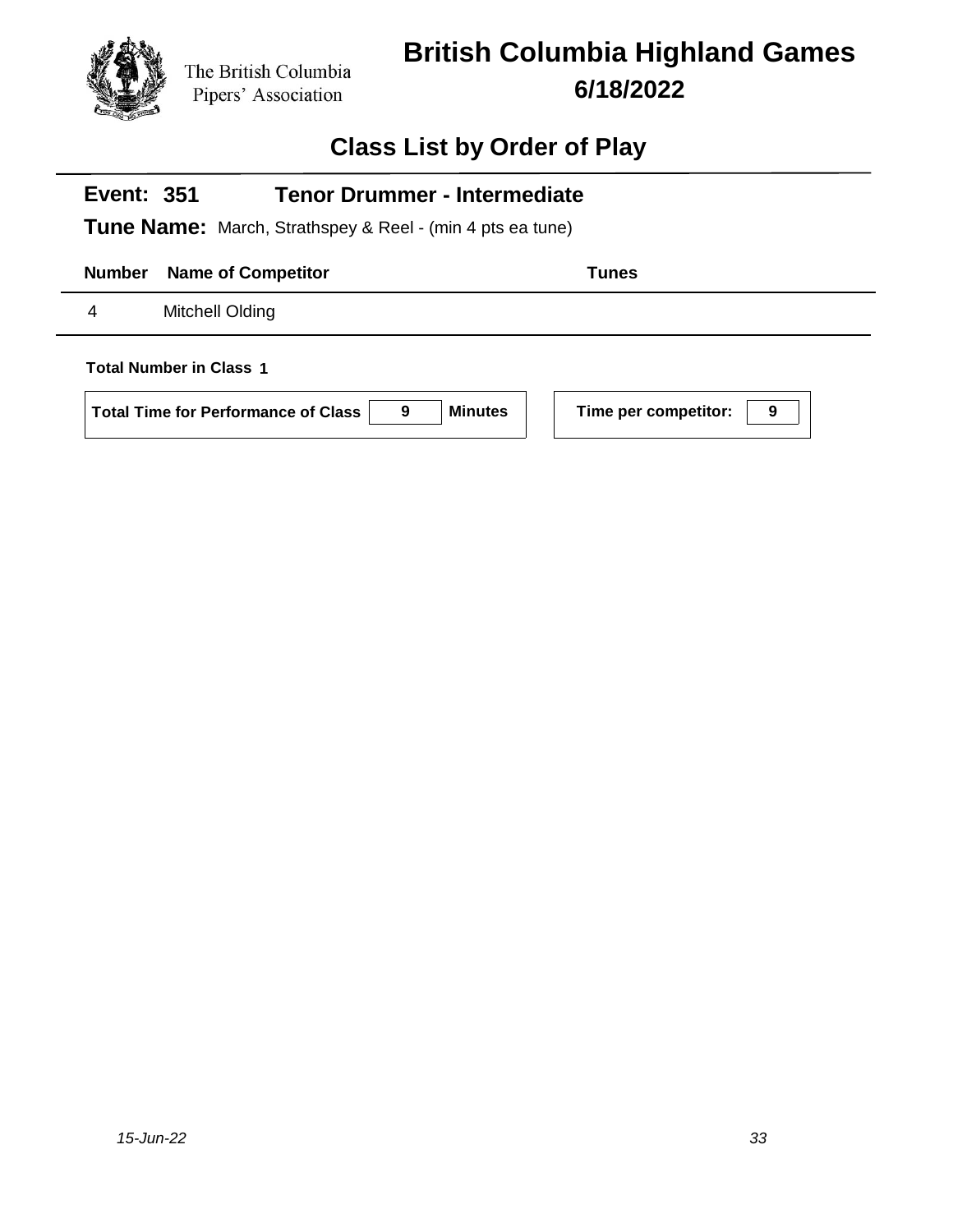

# **British Columbia Highland Games 6/18/2022**

| <b>Tenor Drummer - Intermediate</b><br><b>Event: 353</b>                                                                         |              |  |  |  |
|----------------------------------------------------------------------------------------------------------------------------------|--------------|--|--|--|
| <b>Tune Name:</b> 6/8 March - (min 4 pts)                                                                                        |              |  |  |  |
| <b>Number</b><br><b>Name of Competitor</b>                                                                                       | <b>Tunes</b> |  |  |  |
| Mitchell Olding<br>4                                                                                                             |              |  |  |  |
| <b>Total Number in Class 1</b><br><b>Minutes</b><br>Time per competitor:<br>6<br>6<br><b>Total Time for Performance of Class</b> |              |  |  |  |
|                                                                                                                                  |              |  |  |  |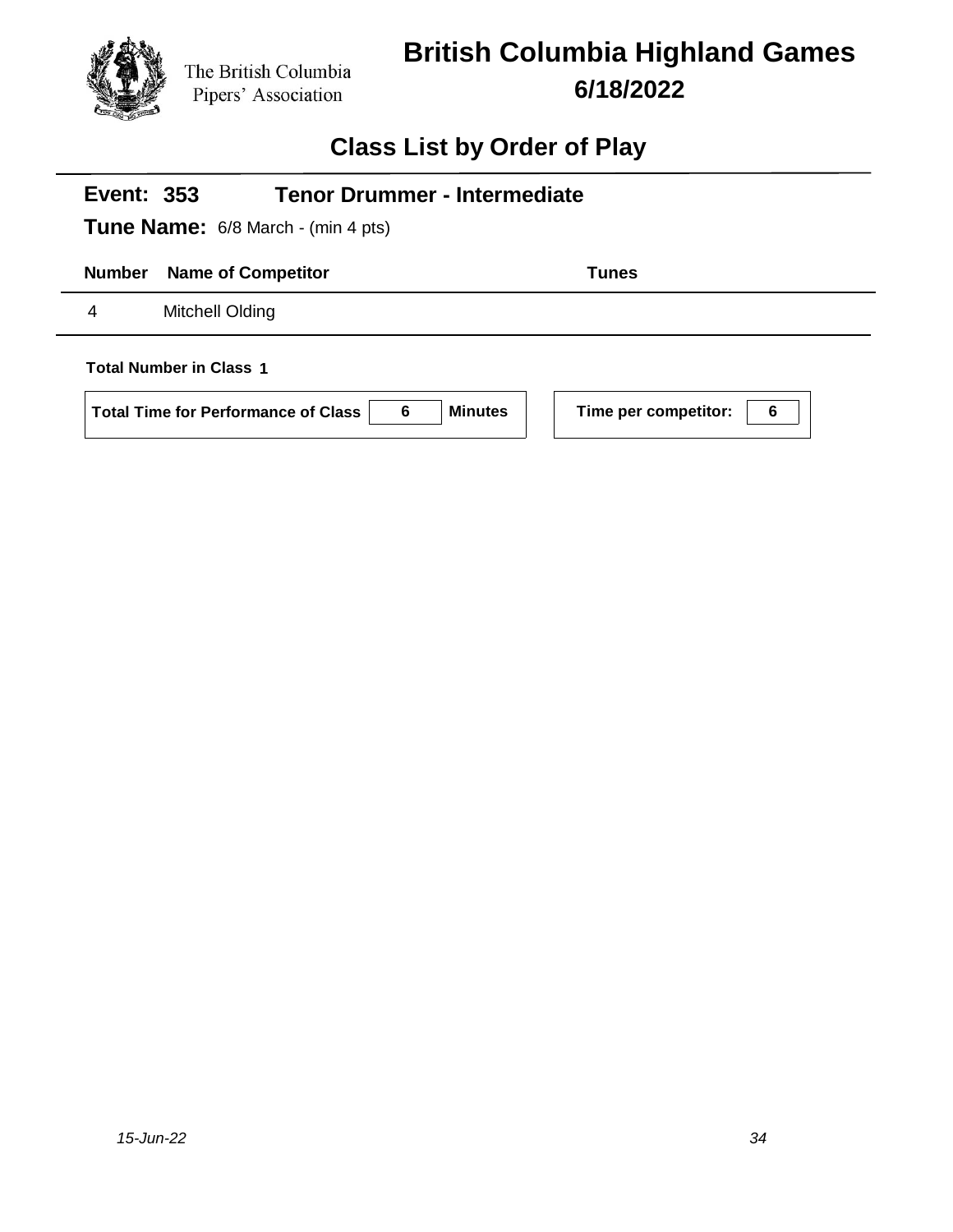

## **Class List by Order of Play**

#### **Event: 812 Band - Grade 5**

**Tune Name:** Quick Marches Set - (8 parts of quick marches in simple time)

| <b>Number</b> | <b>Name of Competitor</b>             | Tunes                                                                             |
|---------------|---------------------------------------|-----------------------------------------------------------------------------------|
| 109           | . Robert Malcolm Memorial 5 Pipe Band | Shoals of Herring, The Battle of Waterloo, The Old<br>Rustic Bridge, Sally Wilson |

#### **Total Number in Class 1**

**Total Time for Performance of Class 7 Minutes Time per competitor: 7**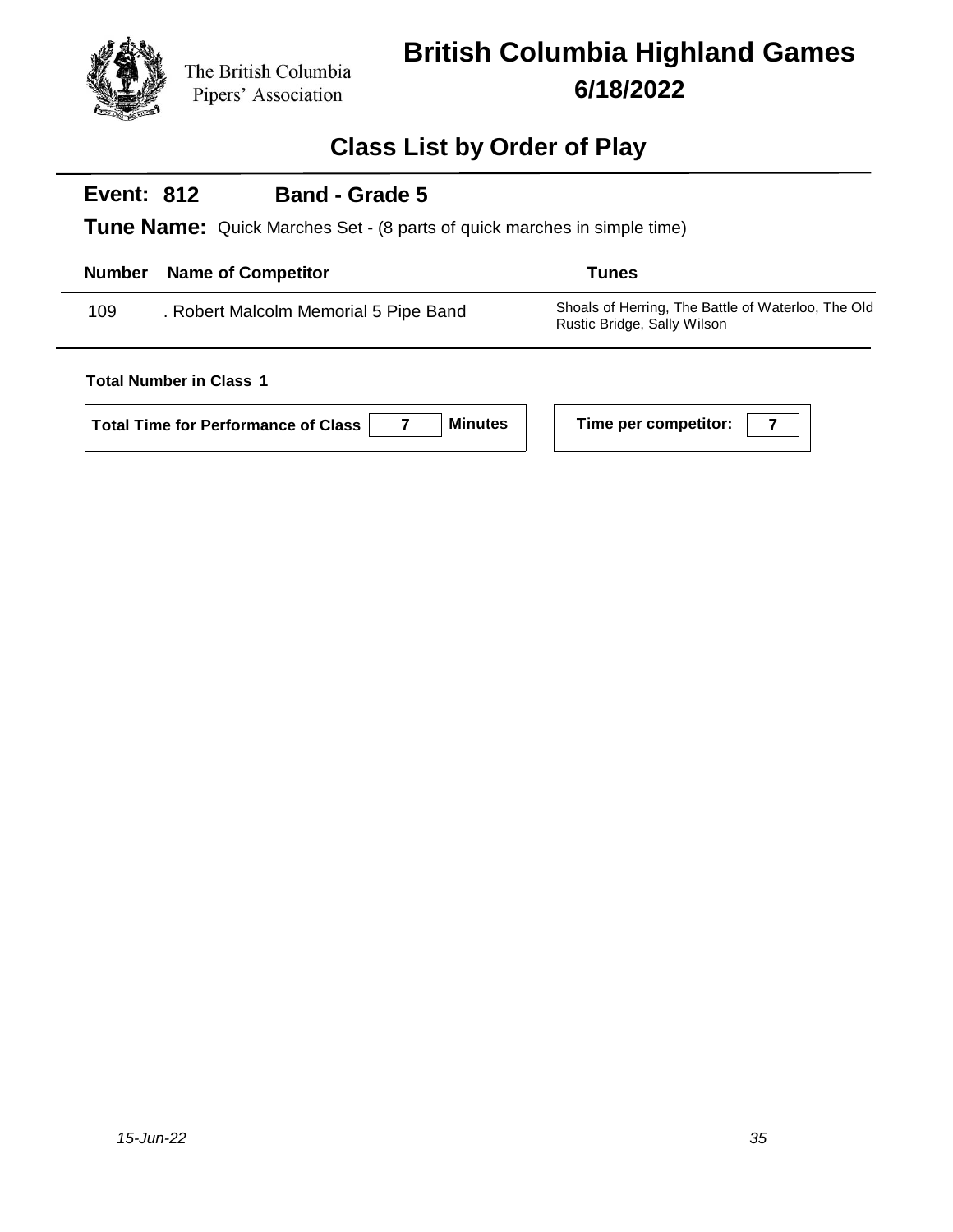# **British Columbia Highland Games 6/18/2022**

## **Class List by Order of Play**

| <b>Event: 821</b> | <b>Band - Grade 4</b><br><b>Tune Name:</b> Medley - (3 - 5 minutes) |                                                                                                                                                                             |
|-------------------|---------------------------------------------------------------------|-----------------------------------------------------------------------------------------------------------------------------------------------------------------------------|
| <b>Number</b>     | <b>Name of Competitor</b>                                           | Tunes                                                                                                                                                                       |
| 113               | . Northwest Junior Pipe Band                                        | PM George Morrison, Flee the Glen, The Maid, Chi<br>Mi Na Mor-bheanna (I see the Great Mountains),<br>Braes of Mar, Sleepy Maggie, The Antrim Rose                          |
| 112               | . White Spot 4 Pipe Band                                            | 1976 Police Tattoo, An Cota Ruadh, MacKenzie of<br>Garrynahine, Traditional, Rocky Road to Dublin, I<br>Ho R' N Hug Oro Eile, The Eavesdropper, The<br><b>Watering Hole</b> |
| 111               | . Greater Victoria Police Pipe Band                                 | Morrison Avenue, Traditional Aire, Aspen Bank,<br>Smith's a Gallant Fireman, Mrs. MacLeod of<br>Rassey, The Fairey Dance, Mrs. MacLeod of<br>Rassey (Jig), Butterfingers    |
| 110               | . Robert Malcolm Memorial 4 Pipe Band                               | Killiecrankie, The Banjo Breakdown, Hills of Argyll,<br>The Keel Row, The Fairy Dance, Doctor MacPhail's<br>Reel                                                            |

#### **Total Number in Class 4**

| Total Time for Performance of Class | 32 | Minutes |
|-------------------------------------|----|---------|
|                                     |    |         |

**Time per competitor: 8**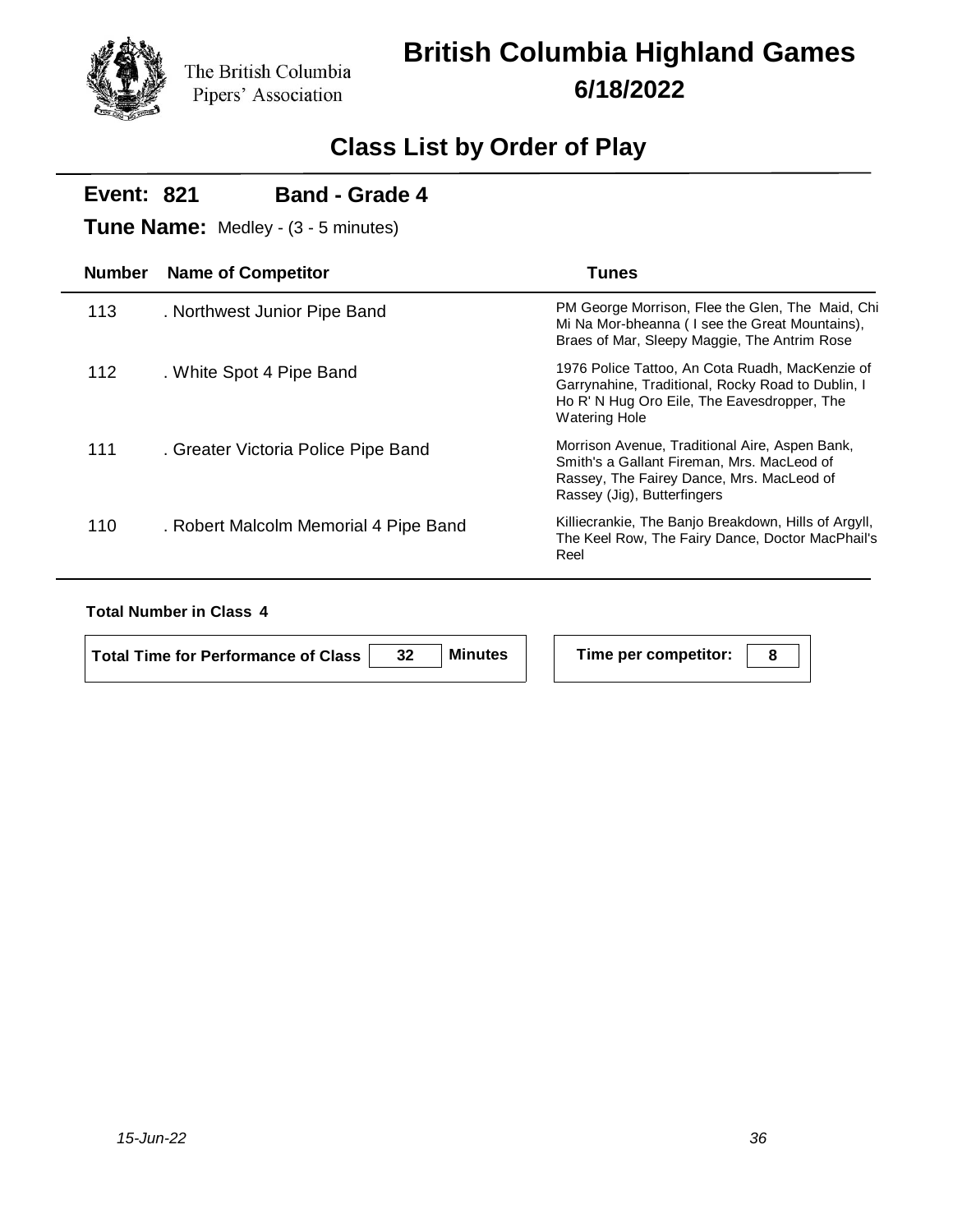# **British Columbia Highland Games 6/18/2022**

## **Class List by Order of Play**

#### **Event: 822 Band - Grade 4**

**Tune Name:** March, Strathspey & Reel - (1 x 4 parted or 2 x 2 parted M, S & R)

| <b>Number</b> | <b>Name of Competitor</b>             | <b>Tunes</b>                                                                                  |
|---------------|---------------------------------------|-----------------------------------------------------------------------------------------------|
| 113           | . Northwest Junior Pipe Band          | Men of Argyle, Marquis of Huntley's Highland Fling,<br>Molly on the Seashore                  |
| 112           | . White Spot 4 Pipe Band              | P/M Willie Gray's Farewell to the Glasgow Police,<br>The Caledonian Canal, Alick C. MacGregor |
| 111           | . Greater Victoria Police Pipe Band   | Atholl and Breadalbane Gathering, Arniston Castle,<br>The Blackberry Bush                     |
| 110           | . Robert Malcolm Memorial 4 Pipe Band | The Australian Ladies, The Caledonian Canal,<br>Colonel MacLeod                               |
|               |                                       |                                                                                               |

#### **Total Number in Class 4**

**Total Time for Performance of Class 32 Minutes Time per competitor: 8**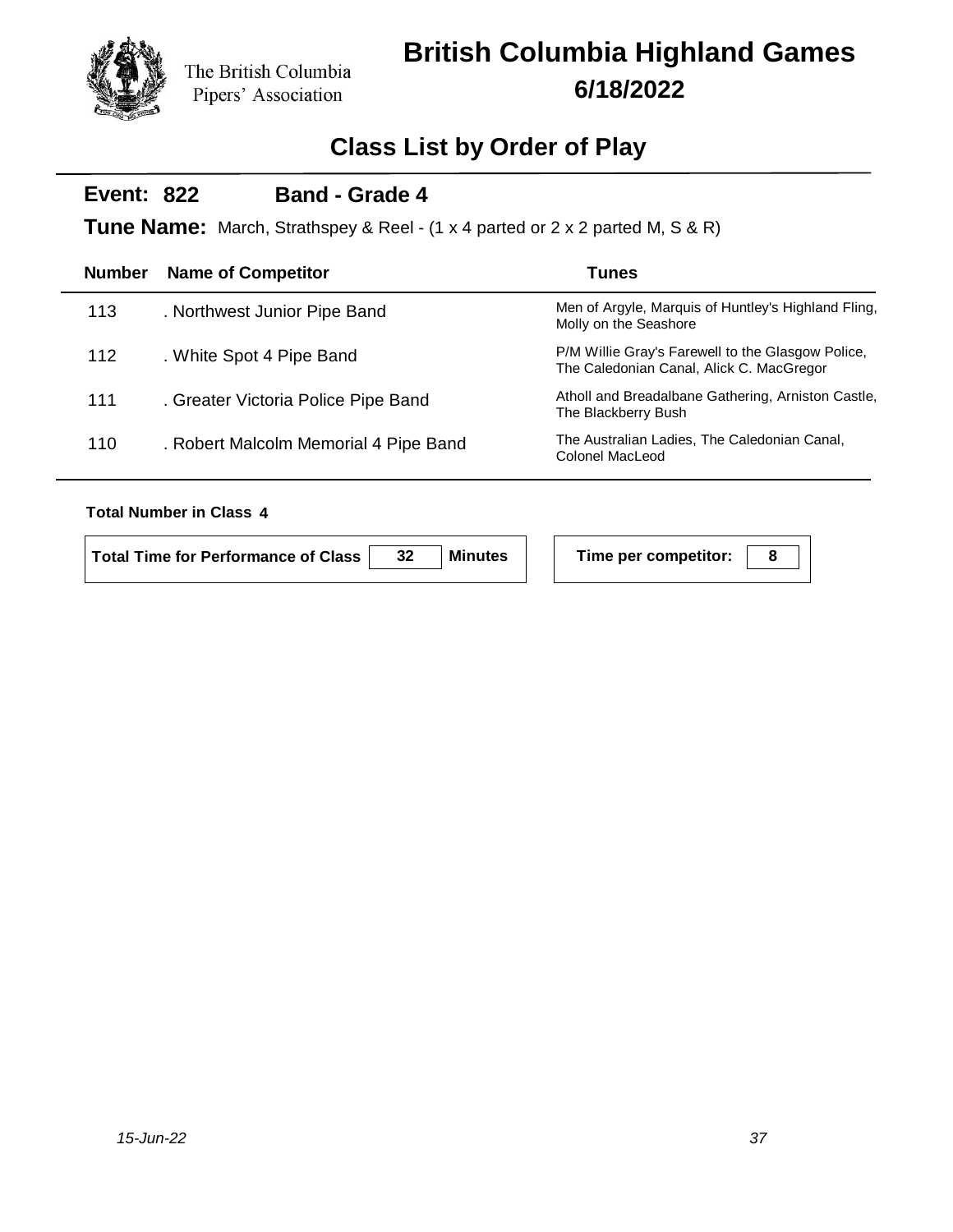# **British Columbia Highland Games 6/18/2022**

## **Class List by Order of Play**

| W.T.F., Archie Beag, Dusk, The Smith's a Gallant<br>Fireman, Fleshmarket Close, Malt's on the Optics,                                              |
|----------------------------------------------------------------------------------------------------------------------------------------------------|
| Torwood Castle, Beth Lyall, Galeforce Wind, Home<br>of the Kyles, McPhedran's Strathspey, Buntata's<br>Sgadan, Molly on the Shore, The Drive South |
| The Jolly Beggarman, Donald McKillop, The<br>Georgia Whaling Song, Molly Connell, The Steam<br>Packet, Cape Breton Fiddler's Welcome to Shetland   |
| Cha Till MacCruimen, Aspen Bank, Fiona MacLeod,<br>Kalabakan, Cha Till MacCruimen (Slow Air), Atholl                                               |
|                                                                                                                                                    |

#### **Total Number in Class 4**

| Total Time for Performance of Class | Minutes |  |
|-------------------------------------|---------|--|
|                                     |         |  |

**Time per competitor:** 8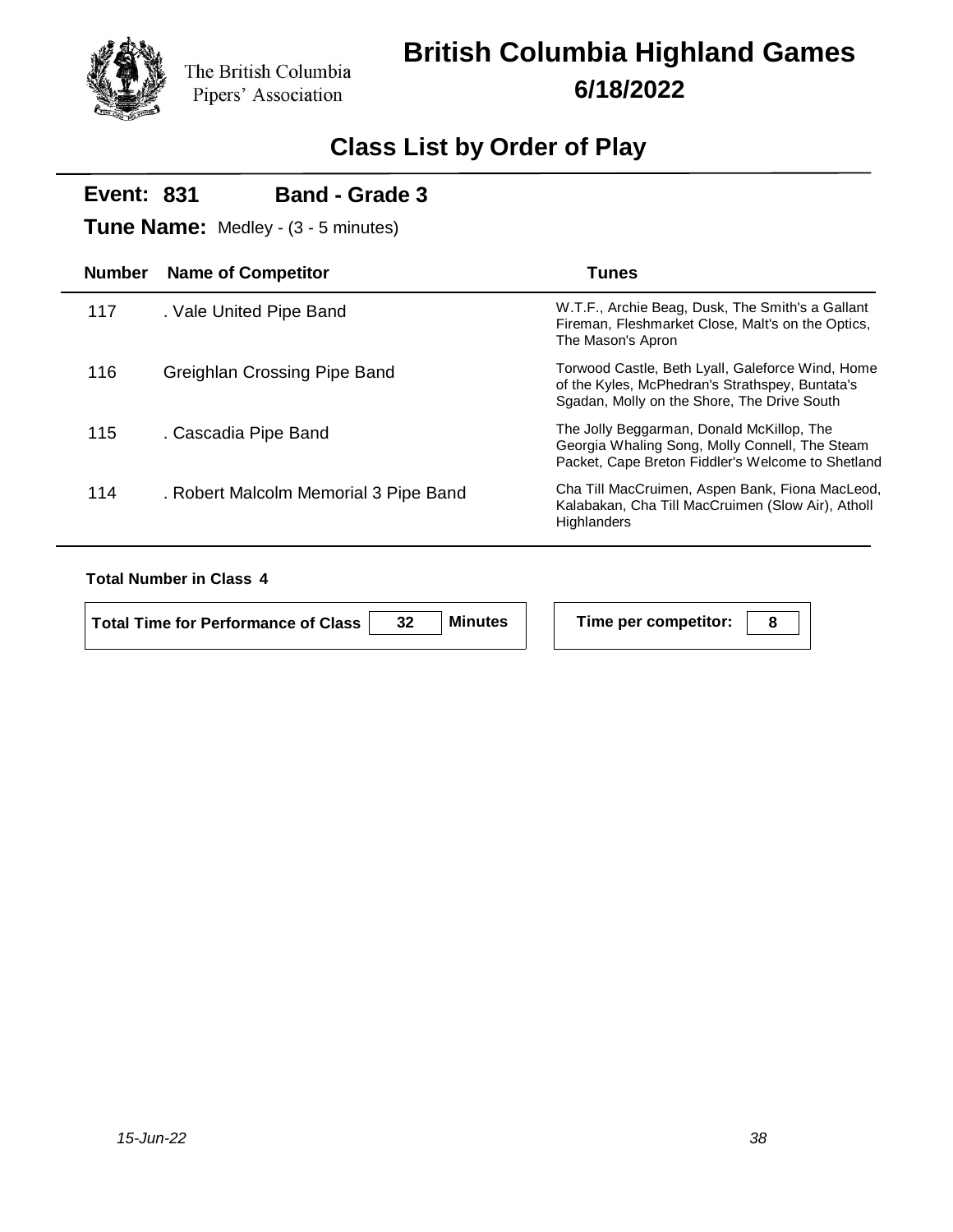## **Class List by Order of Play**

#### **Event: 832 Band - Grade 3**

**Tune Name:** March, Strathspey & Reel - (min 4 pts ea tune)

| <b>Number</b> | <b>Name of Competitor</b>             | <b>Tunes</b>                                                              |
|---------------|---------------------------------------|---------------------------------------------------------------------------|
| 117           | . Vale United Pipe Band               | Donald MacLean's Farewell to Oban, Arniston<br>Castle, Alick C. MacGregor |
| 116           | Greighlan Crossing Pipe Band          | David Ross of Rosehall, Maggie Cameron, The<br><b>Brown Haired Maid</b>   |
| 115           | . Cascadia Pipe Band                  | Mrs. John MacColl, Maggie Cameron, Willie<br>Cumming's Rant               |
| 114           | . Robert Malcolm Memorial 3 Pipe Band | Duncan MacColl, Dornie Ferry, The Rejected Suitor                         |
|               |                                       |                                                                           |

| Total Time for Performance of Class | 32 | <b>Minutes</b> | Time per competitor: |  |
|-------------------------------------|----|----------------|----------------------|--|
|                                     |    |                |                      |  |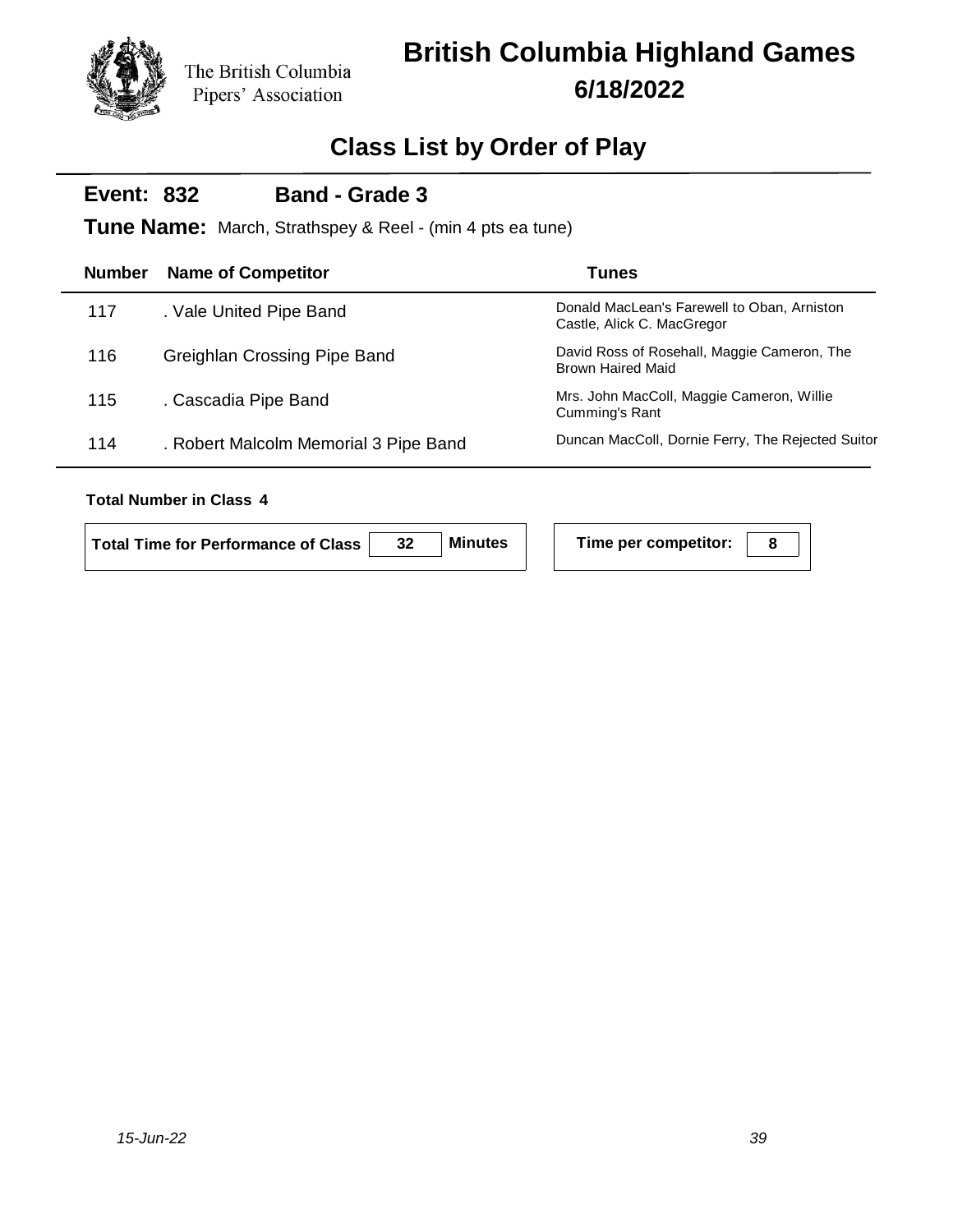

## **Class List by Order of Play**

#### **Event: 841 Band - Grade 2**

**Tune Name:** Medley - (4 - 6 minutes)

| <b>Number</b> | <b>Name of Competitor</b>             | Tunes                                                                                                                                                                                                   |
|---------------|---------------------------------------|---------------------------------------------------------------------------------------------------------------------------------------------------------------------------------------------------------|
| 118           | . Robert Malcolm Memorial 2 Pipe Band | John MacDonald's Welcome to South Uist, The<br>North Star, Cape Breton Fiddler's Jig, Hector the<br>Hero, Seonaidh's Tune, The Devil in the Kitchen,<br>Lexy McAskill, The Foxhunter, Foxhunter's Waltz |

#### **Total Number in Class 1**

| <b>Total Time for Performance of Class</b> | Mir |
|--------------------------------------------|-----|
|                                            |     |

 $\blacksquare$  **Time per competitor:**  $\blacksquare$  9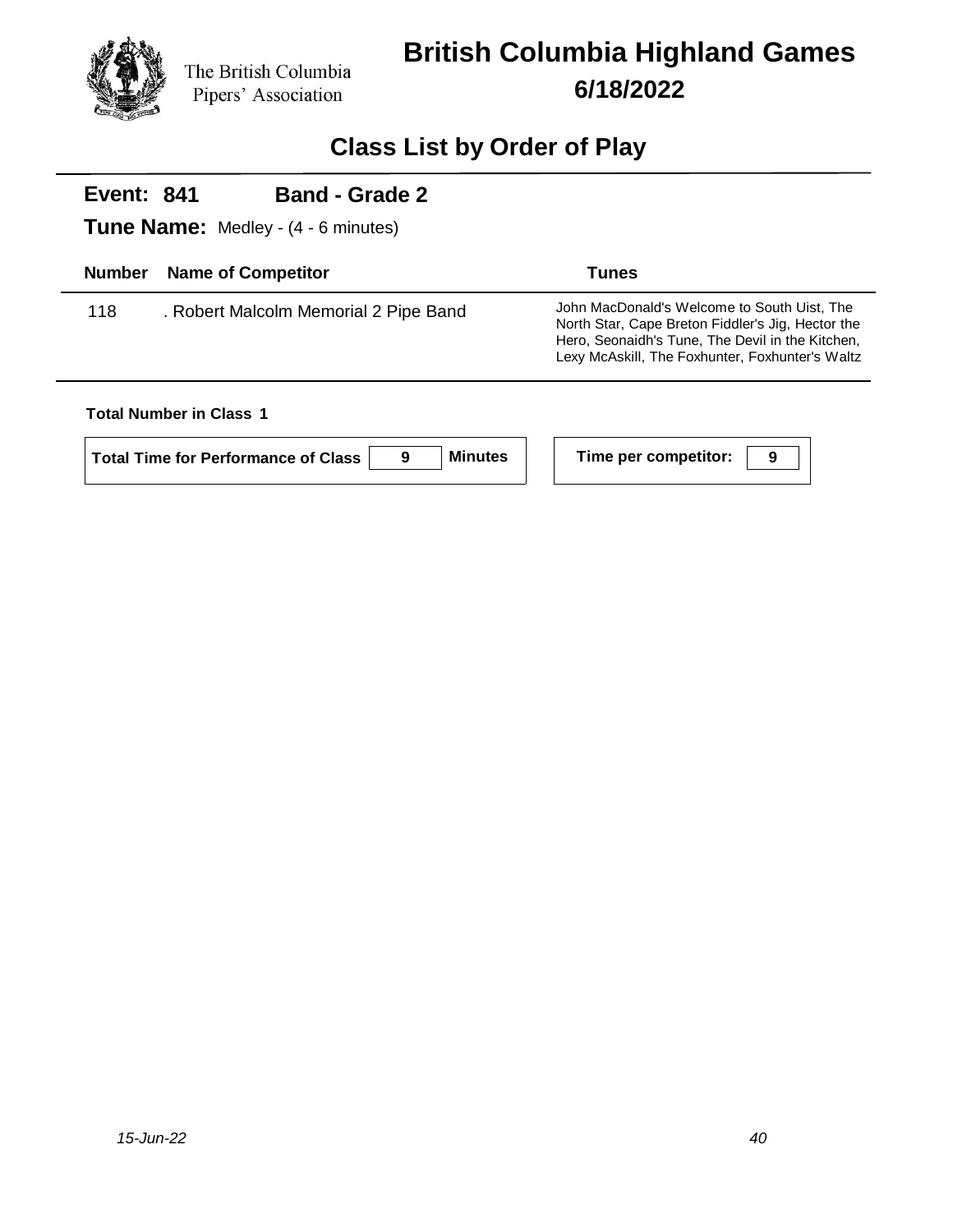

## **Class List by Order of Play**

#### **Event: 842 Band - Grade 2**

**Tune Name:** March, Strathspey & Reel - (submit 2 sets,min 4 pts ea tune)

| <b>Number</b> | <b>Name of Competitor</b>             | <b>Tunes</b>                                                                                                                                                       |
|---------------|---------------------------------------|--------------------------------------------------------------------------------------------------------------------------------------------------------------------|
| 118           | . Robert Malcolm Memorial 2 Pipe Band | #1 The Young MacGregor, John Roy Stewart, Mrs.<br>Macpherson of Inveran, #2 The Edinburgh City<br>Police Pipe Band The Ewe with the Crooked Horn,<br>Fiona MacLeod |

#### **Total Number in Class 1**

| Mi<br>Total Time for Performance of Class |
|-------------------------------------------|
|-------------------------------------------|

 $\blacksquare$  **Time per competitor:**  $\begin{array}{|c|c|c|c|}\hline \rule{0pt}{12pt} \textbf{9} & \textbf{1} \end{array}$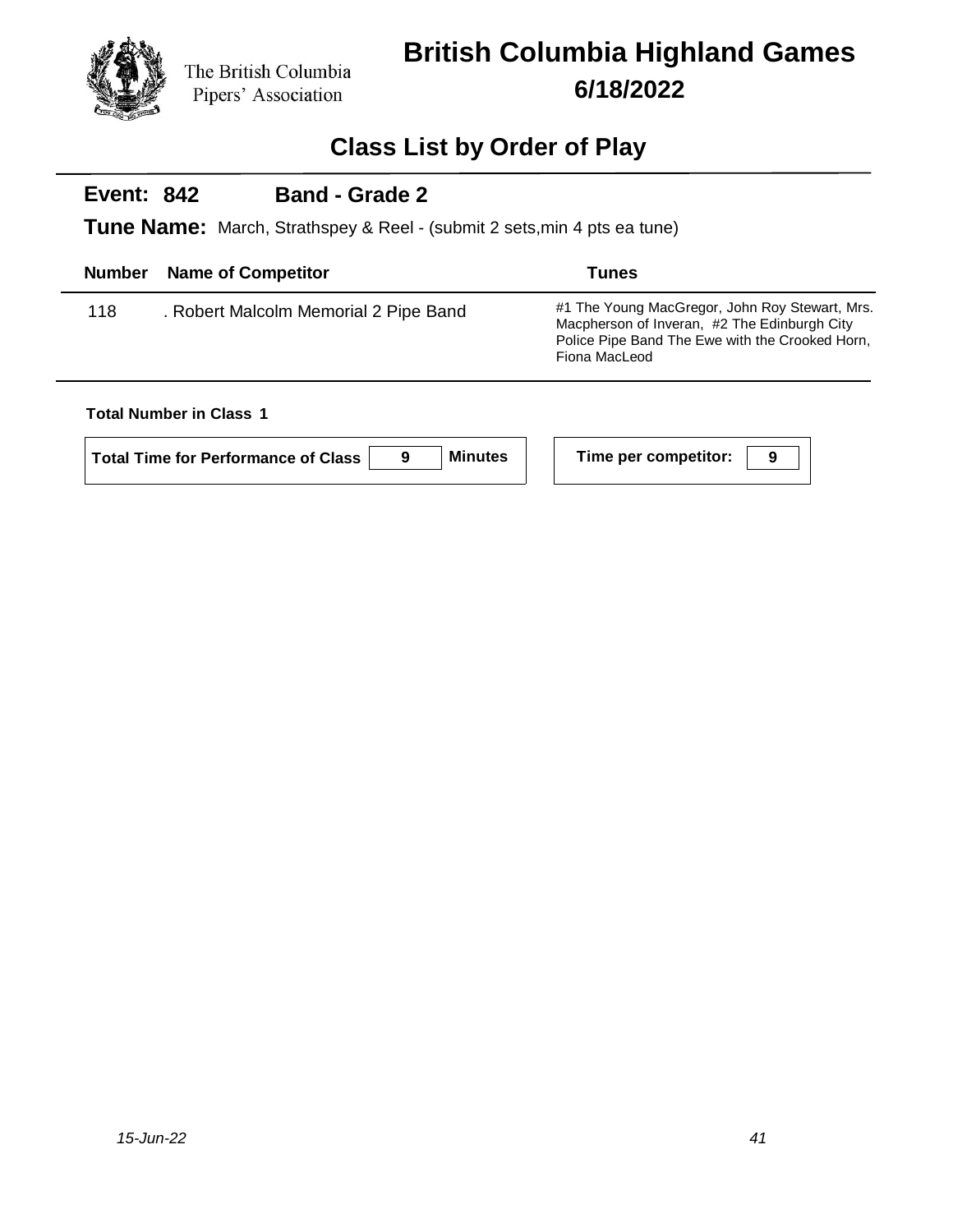

# **British Columbia Highland Games 6/18/2022**

## **Class List by Order of Play**

#### **Event: 851 Band - Grade 1**

**Tune Name:** Medley - (submit 1 medley, 5 - 7 minutes each medley)

| <b>Number</b> | <b>Name of Competitor</b>           | Tunes                                                                                                                                                                                                                                                                                                                                                                |
|---------------|-------------------------------------|----------------------------------------------------------------------------------------------------------------------------------------------------------------------------------------------------------------------------------------------------------------------------------------------------------------------------------------------------------------------|
| 119           | . Simon Fraser University Pipe Band | #1 Andrew and Colin Lee, Angus John MacNeil of<br>Barra, Catlodge, Hasten and Come with Me,<br>Greyfriar's Julie, Balmoral Castle, The Rookery #2<br>Peter the Leader, The Iron Man, The Isle of Hoy,<br>Port Sean Seosamh, Biddy from Sligo, The Mist<br>Covered Mountains, David Ross of Rosehall.<br>Wedding in the Woods, The Ale is Dear, PTE. Joe<br>McConnell |

| <b>Total Time for Performance of Class</b> | <b>Minutes</b> | Time per competitor: |  |
|--------------------------------------------|----------------|----------------------|--|
|                                            |                |                      |  |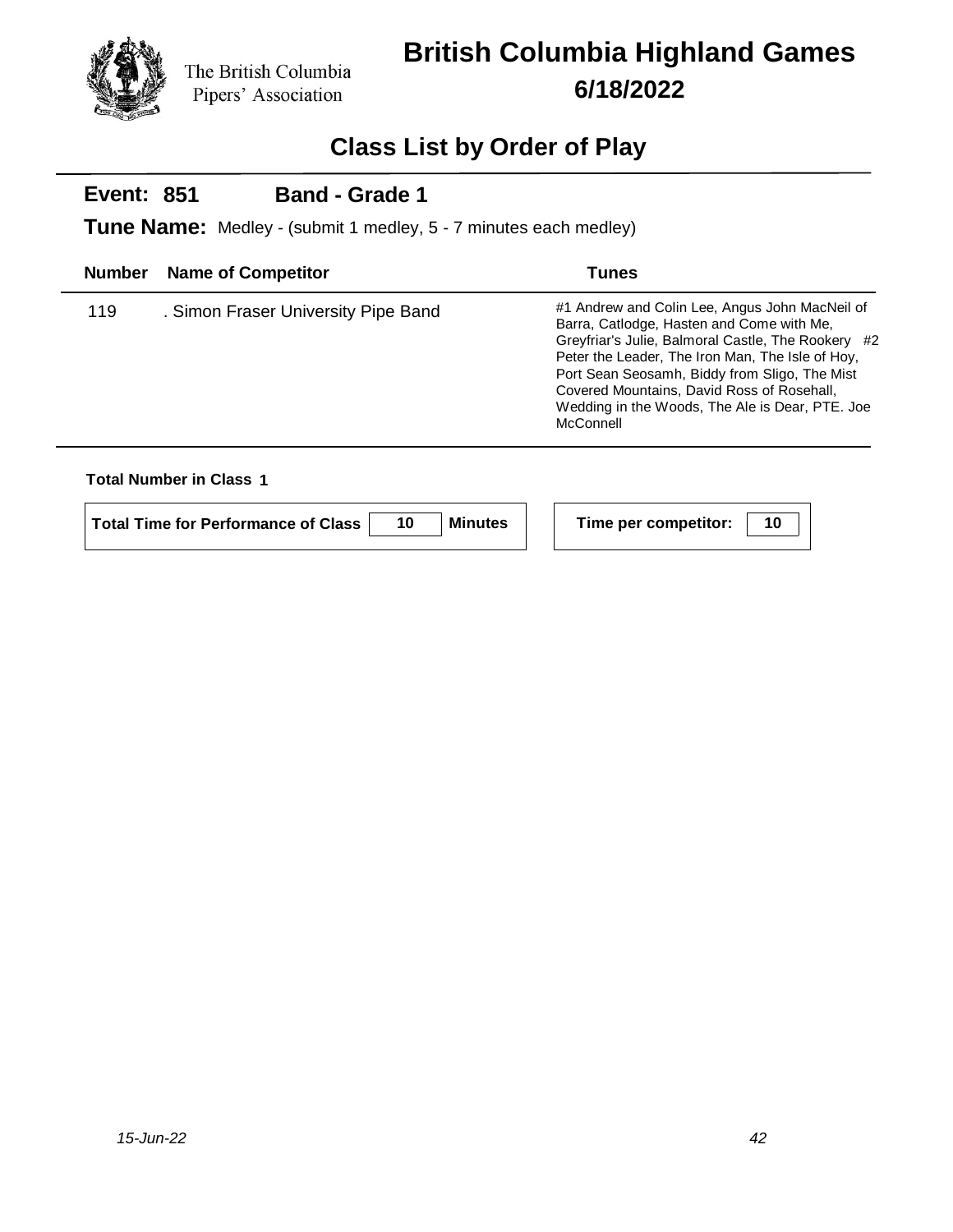

## **Class List by Order of Play**

#### **Event: 852 Band - Grade 1**

**Tune Name:** March, Strathspey & Reel - (submit 2 sets,min 4 pts ea tune)

| <b>Number</b> | <b>Name of Competitor</b>           | Tunes                                                                                                                                                      |
|---------------|-------------------------------------|------------------------------------------------------------------------------------------------------------------------------------------------------------|
| 119           | . Simon Fraser University Pipe Band | #1 Jimmy Young, Inveraray Castle, John Morrison<br>of Assynt House, #2 Lord Alexander Kennedy, The<br>Ewe with the Crooked Horn, Drum Major John<br>Seaton |

| Total Time for Performance of Class |  | <b>Minutes</b> |  | Time per competitor: | -10 |
|-------------------------------------|--|----------------|--|----------------------|-----|
|-------------------------------------|--|----------------|--|----------------------|-----|

|  | Time per competitor:   10 |  |
|--|---------------------------|--|
|--|---------------------------|--|